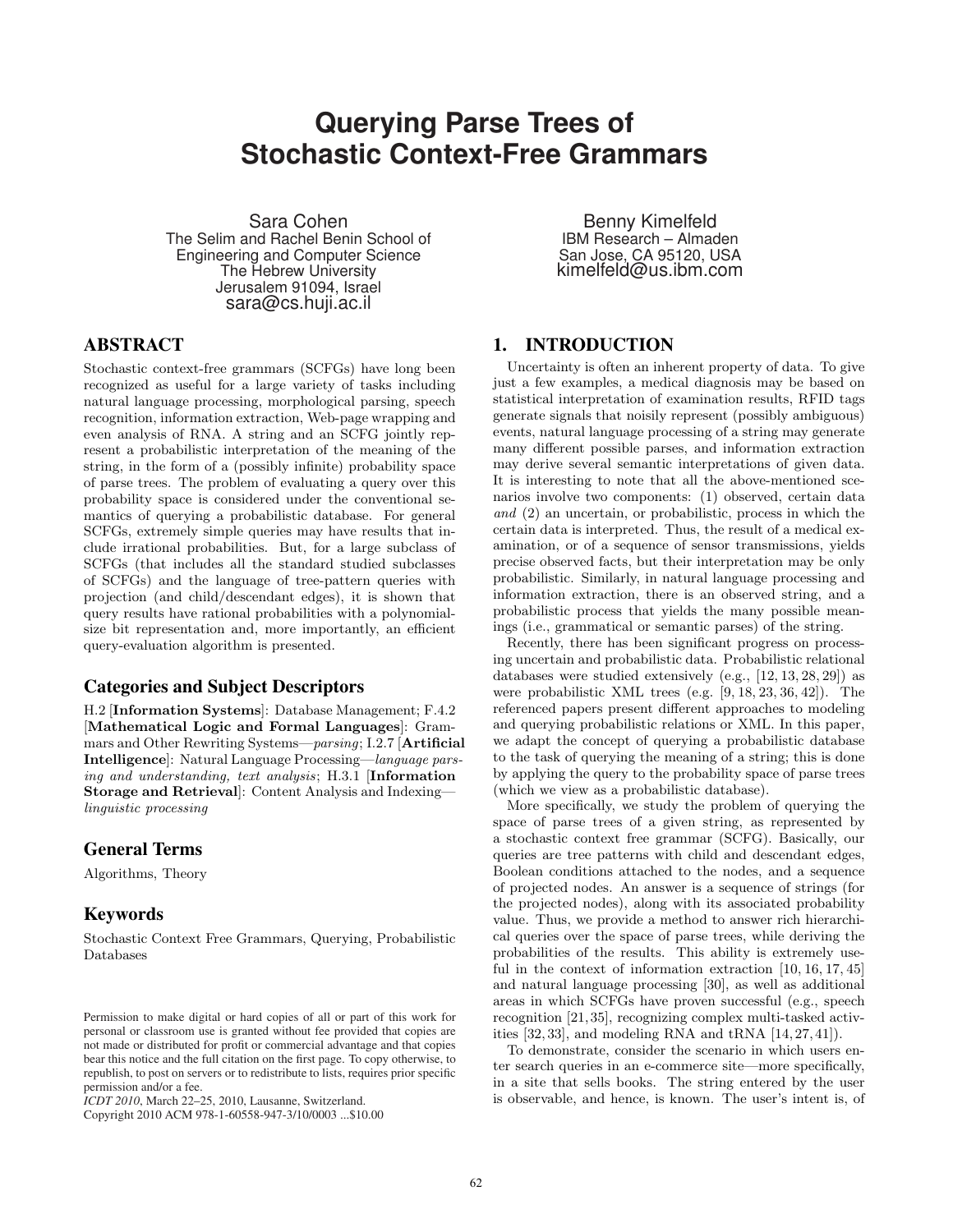course, not provided explicitly. (Note that this is a smallscale example of the problem of information extraction.) Rather, the user intent is modeled as a parse tree that is randomly produced by an SCFG. Figure 1 shows a string virginia woolf orlando biography and an SCFG describing user intent. Together, the string and SCFG imply a space of parse trees appearing at the top of the same figure; for instance,  $t_1$  means that the user is interested in the book "Orlando Biography" by Virginia Woolf. The right side of the figure depicts a query (over the strings logged as search queries), returning authors requested in the search queries, provided that the user asked for a book of the genre biography, or the with keyword biography, or with a title containing the word biography. Each answer (e.g., "virginia woolf" or "orlando") will be associated with its probability.

A string and an SCFG define a probabilistic parse which can be viewed as a probabilistic database (namely, a probability space over parse trees). This representation, though, significantly differs from that of previous work on probabilistic databases. For one, the common representation of a probabilistic database (e.g., as in the work referenced earlier) is based on annotation of data items (e.g., tuples or XML elements) with probabilities, along with some additional specifications like mutual exclusion and choice nodes. The representation of a probabilistic parse, on the other hand, follows the two-component view of uncertain data (previously discussed) where the interpretation of the observation is given by a probabilistic branching process (namely, the SCFG). To illustrate this significant difference, a possible world of a standard probabilistic database is a substructure of the annotated database, which is far from being the case here. As another illustration, an SCFG and a string can easily encode an infinite space of parses (with an unbounded size), which cannot be done by annotating an ordinary database. Another pivotal difference is the following. While query evaluation in the above probabilistic-database models is well understood, the process of actually translating real-life uncertainty into those models is yet unclear. In contrast, the task of learning an SCFG has been extensively studied [26, 31, 38, 39].

We note that there has been little work on querying parse trees of SCFGs in the past. Instead, the focus is often on finding the Viterbi (i.e., most likely) parse  $[25, 44]$  (or top- $k$ parses [19, 37]), which can then be queried as a deterministic object. A notable exception is [40] which constructs a Bayesian network from an SCFG, and then can query this network. However, the query language of [40] is significantly more restricted than our tree queries, they do not provide complexity guarantees, and they only consider very restricted types of SCFGs; in particular, they do not allow rules with an empty right-hand side, which are shown here to constitute a major source of difficulty in query evaluation.

Devising an efficient algorithm for query evaluation is challenging. First, the space of parse trees can be infinite (and each parse tree in the space can be arbitrarily large) and hence, we must avoid explicit enumeration of the probability space. Second, in the general case, probabilities associated with query answers may require an exponential number of bits to represent, and may even be irrational. If either of these is the case then, obviously, efficient query evaluation is unattainable. To overcome this second hurdle, we (slightly) restrict SCFGs to a special form called weakly linear SCFGs. The main contribution of this paper is an efficient algorithm for evaluating a tree query (in the form described above) over a probabilistic parse given by a string and a weakly linear SCFG. The algorithm involves several steps and techniques, including grammar normalization, query decomposition, dynamic programming, computation of a least fixed point, and linear algebra. Efficiency of our algorithm is in terms of data complexity (namely, the query is fixed), and the running time is actually exponential in the size of the query. We show that this is essential, as the problem of query evaluation has an intractable query-and-data complexity, even under strong restrictions.

The paper is organized as follows. In Section 2, we give some preliminary definitions and describe the basic notions of a parse tree and a probabilistic parse. The concept of querying a probabilistic parse is formalized in Section 3. SCFGs, as our specific realization of probabilistic parses, are defined in Section 4. In Section 5, we give results on the complexity of query evaluation (for probabilistic parses given by a string and an SCFG, and for the language of tree queries). Our query-evaluation algorithm (for weakly linear SCFGs) is presented in Section 6. We conclude in Section 7.

## 2. PRELIMINARIES

In this section, we present some preliminary definitions and notation that we use throughout the paper. Specifically, we define trees and hedges, as well as probability spaces of parse trees.

## 2.1 Trees and Hedges

Our trees are ordered, unranked, and with labeled nodes. Such trees are often used in the literature to model XML data [23, 34]. Here we will use such trees to represent both parses of text (a concept similar to XML) and queries.

Let  $\Sigma$  be an alphabet. A  $\Sigma$ -tree is inductively defined as follows.

- If  $\sigma \in \Sigma$  then  $\sigma()$  is a  $\Sigma$ -tree.
- If  $\sigma \in \Sigma$  and  $t_1, \ldots, t_n$  are  $\Sigma$ -trees, then  $\sigma(t_1 \cdots t_n)$  is a Σ-tree.

For a one-node tree  $\sigma$ (), we often omit the parentheses and write just  $\sigma$ .

A Σ-hedge is a sequence  $h = t_1 \cdots t_n$  of Σ-trees. Note that every Σ-tree is a Σ-hedge. Also, if h is a Σ-hedge and  $\sigma \in \Sigma$ , then  $\sigma(h)$  is a  $\Sigma$ -tree.

Each *occurrence* of a label  $\sigma$  in a Σ-hedge h defines a unique *node* v. We denote by  $V(h)$  the set of nodes of the hedge  $h$ . The label associated with the node  $v$  is denoted by  $\lambda(v)$ . A *leaf* of a Σ-hedge is a node without children. The root of a  $\Sigma$ -tree t, denoted root(t), is the node without a parent. For a node v of t, we denote by  $t_{\Delta}^v$  the subtree of  $t$  that is induced by  $v$  and all of its descendants. Note that, as a special case,  $t = t_{\Delta}^r$  where  $r = \text{root}(t)$ .

When  $\Sigma$  is clear from the context, we may write just tree and hedge instead of  $\Sigma$ -tree and  $\Sigma$ -hedge, respectively.

## 2.2 Parse Trees

We now consider a special type of trees, called *parse trees*. Throughout the paper, we fix countably infinite sets  $\Theta$  of terminal symbols (or just terminals) and  $N$  of nonterminal symbols (or just nonterminals), such that  $\mathbf{N} \cap \mathbf{\Theta} = \emptyset$ . We use  $S, X, Y$  and  $Z$  (possibly, with a subscript and/or a superscript) to denote nonterminals,  $a, b$  and  $c$  to denote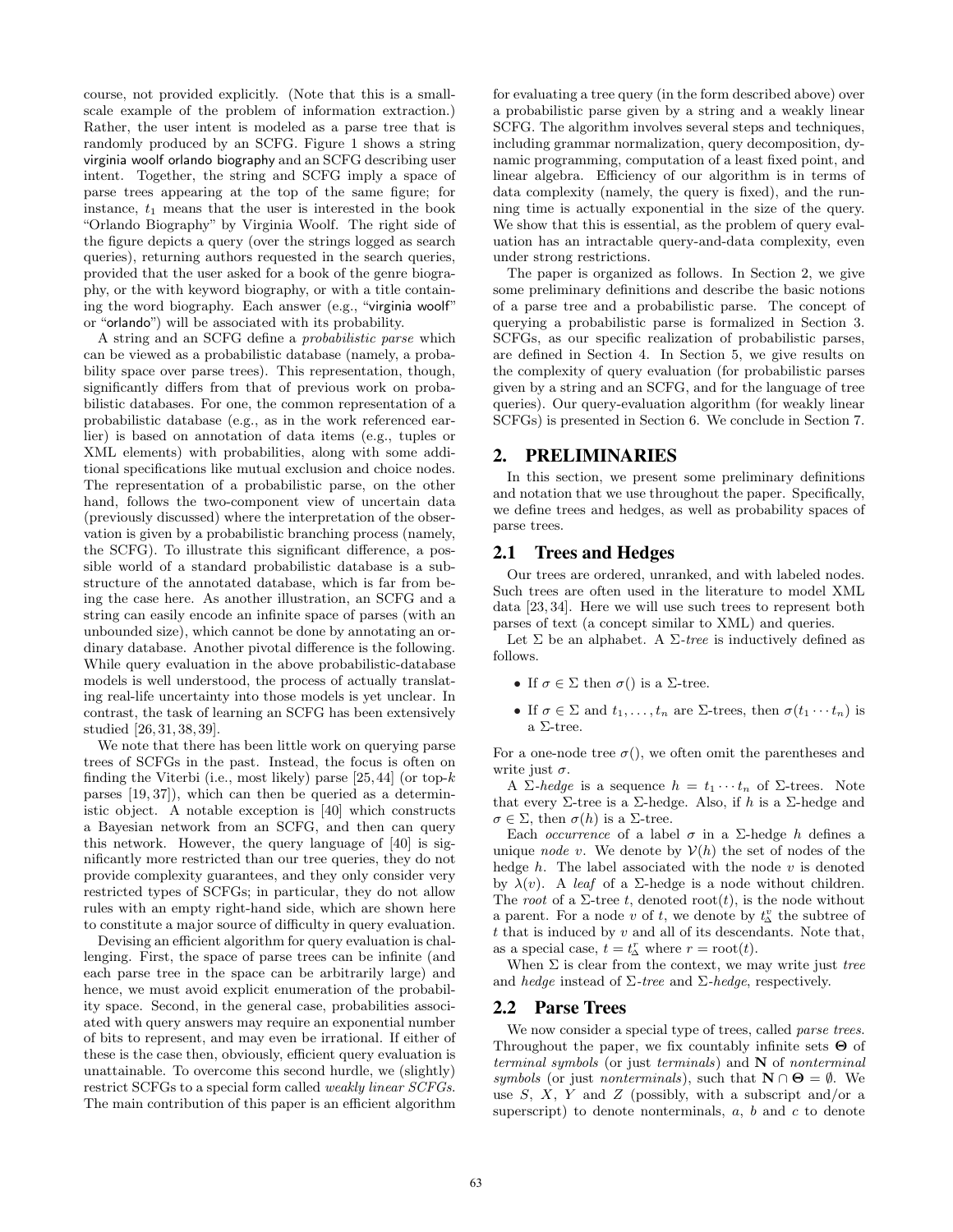

Figure 1: An SCFG  $\Gamma_{\mathsf{S}}^p$ , a string  $w \in \mathcal{L}(\Gamma_{\mathsf{S}})$ , parses of w, and a query  $\pi_s \tau$ 

terminals, and A to denote general (terminal and nonterminal) symbols. A *string* is a member w of  $\Theta^*$ , that is, a finite (possibly empty) sequence  $a_1 \cdots a_k$  where  $a_i \in \Theta$  for all  $i = 1, \ldots, k$ . Typically, strings will represent *observable* data, such as a textual document, a sentence uttered, or, as in our running example, a search query that the user has entered.

A parse tree, or just parse for short, is a  $(\mathbf{\Theta} \cup \mathbf{N})$ -tree t such that terminals appear only on leaves (that is, every interior node is labeled with a nonterminal, and every leaf is labeled with either a terminal or a nonterminal). Note that a terminal  $a$  and a nonterminal  $X$  are special cases of parses. Also, if  $t = X(t_1 \cdots t_n)$  is a parse, then each  $t_i$ (where  $1 \leq i \leq n$ ) is a parse. We denote by **PT** the set of all parses. Note that PT is countable (since our trees are finite).

Let t be a parse. The *yield* of t, denoted by  $str(t)$ , is the string that is obtained by concatenating all the terminals on the leaves of t, from left to right. Formally,  $str(t)$  is recursively defined as follows. If  $t = a$  and a is a terminal, then  $str(t) = a$ ; if X is a nonterminal and  $t = X(t_1, \ldots, t_n)$ , then  $str(t) = str(t_1) \cdots str(t_n)$ . If  $str(t) = w$ , then we say that t is a parse of w. We denote by  $PT_w$  the (countably infinite) set that comprises all the parses of the string  $w$ .

Intuitively, a parse tree t provides a meaning or semantics to the observable string  $w = str(t)$ . For example, if w is a textual document,  $t$  may provide meta-data describing  $w$ (e.g., t can be an XML tree). If w is a sentence uttered, then  $t$  can provide the natural-language parsing of  $w$ . Finally, in our running example, described below,  $w$  is a search query, and t provides the user intent behind the query.

Example 2.1. We demonstrate the key concepts in this paper with a small running example. We consider the scenario in which users enter search queries in an e-commerce site—more specifically, in a site that sells books. The string entered by the user is observable, and hence, is known. However, the user's intent is, of course, not provided. Understanding the user's intent is a key to providing the user with relevant search results, and to identifying user trends. Analyzing user intent for search queries can be thought of as a small-scale example of information extraction, where the goal is to obtain contextual information from a string by properly parsing the string, and by identifying the roles of various of the string's components.

Figure 1 shows (among other things that we will discuss later on) a string  $w = \text{virgini}$  woolf orlando biography (in the center) and four parses  $t_1, \ldots, t_4 \in PT_w$  (in the top). Terminals are represented by lowercase words (e.g., virginia) and nonterminals are represented by uppercase words (e.g., BK). The numbers appearing in these trees should be ignored, for now.

Intuitively, different parses of w represent different meanings. The parse  $t_1$  means that the user is interested in the book "Orlando Biography" by Virginia Woolf<sup>1</sup> and  $t_3$  means that the user is interested in a biography written by both Virginia Woolf and Orlando. П

Example 2.1 demonstrates that a string  $w$  can have many plausible parses. In the upcoming section we formalize this idea by considering probability spaces of parses.

<sup>1</sup>For simplifying the example, we slightly changed the real name of the original book which is "Orlando: A Biography."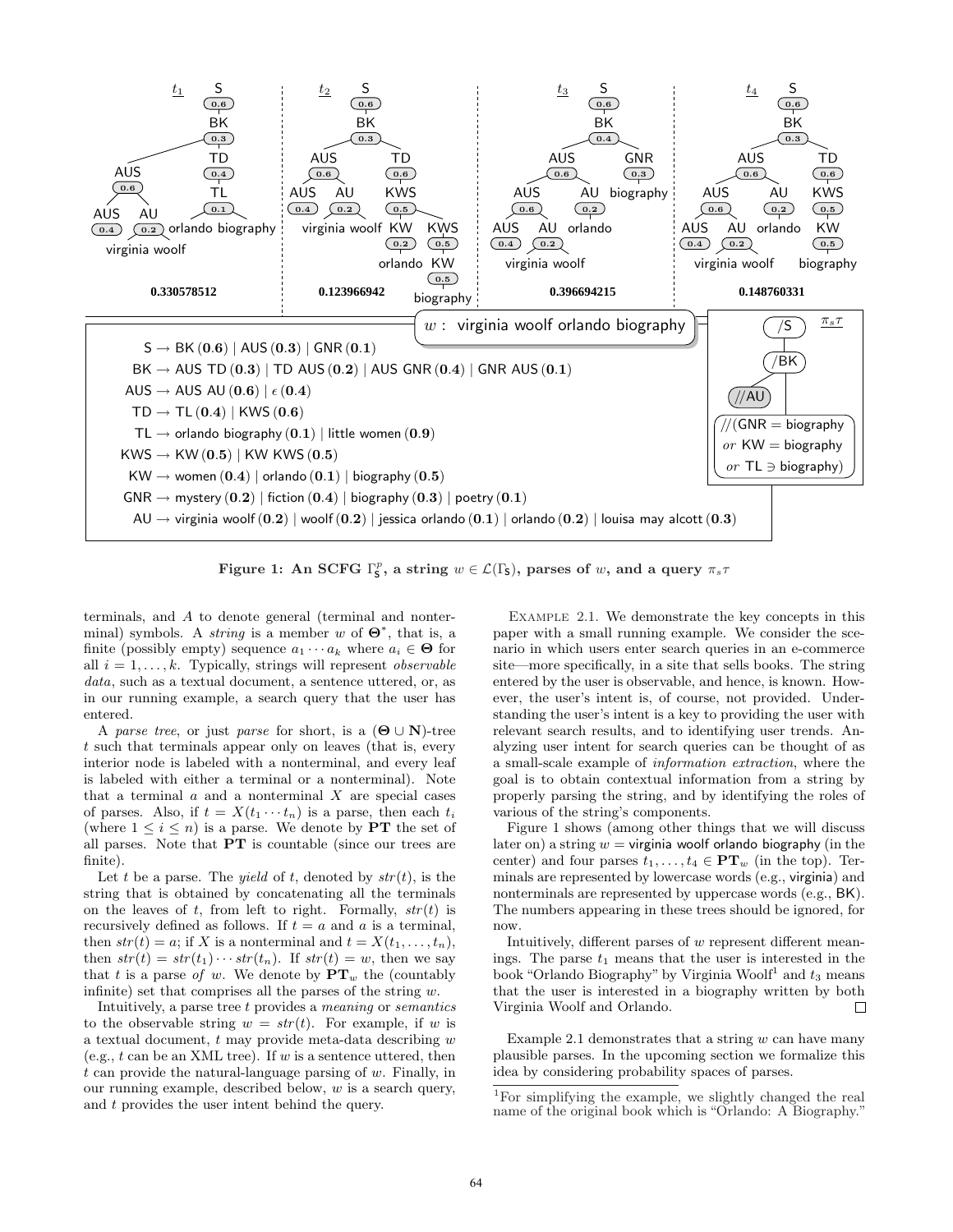# 2.3 Probabilistic Parse Trees

All the probability spaces that are considered in this paper are countable (i.e., either finite or countably infinite). Formally, a *probability space* is a pair  $(\Omega, p)$ , where  $\Omega$  is a countable set and p is a function from  $\Omega$  to [0, 1] that satcountable set and p is a function from  $\Omega$  to [0, 1] that satisfies  $\sum_{o \in \Omega} p(o) = 1$ . We say that  $(\Omega, p)$  is a probability space over  $\Omega$ . Each element of  $\Omega$  is a sample (or a random *instance*) of the probability space and a subset of  $\Omega$  is an event of the probability space. The support of a probability space  $\tilde{\mathcal{P}} = (\Omega, p)$ , denoted supp $(\tilde{\mathcal{P}})$ , is the set comprising all the samples of  $\overline{P}$  with a nonzero probability, that is,  $\{o \in \Omega \mid p(o) > 0\}$ . We say that the probability space  $(\Omega, p)$ is finite if  $supp(\tilde{P})$  is finite; otherwise, it is *infinite*.

A probabilistic parse of a string w is a probability space  $\tilde{\mathcal{P}}_w$  over  $\mathbf{PT}_w$ . We use  $\mathcal{P}_w$  (i.e., without the tilde) to denote the random variable that represents a sample chosen from  $\tilde{\mathcal{P}}_w$ . For example, if  $\psi(\cdot)$  is some property of parses (e.g., "contains the nonterminal X"), then  $Pr(\psi(\mathcal{P}_w))$  is the probability that  $\psi(t)$  holds for a random instance t of  $\mathcal{P}_w$ .

Example 2.2. Consider the four parse trees in Figure 1. Below each parse  $t_i$ , there is a positive number (in bold font) that we tentatively denote by  $p(t_i)$ . These numbers sum up to 1. We extend  $p$  to all possible parses of  $w$  by setting  $p(t) = 0$  for all  $t \notin \{t_1, t_2, t_3, t_4\}$ . Hence,  $\mathcal{P}_w = (\mathbf{PT}_w, p)$  is a (finite) probabilistic parse of the string  $w$  appearing in the center of Figure 1. П

Recall that different parses of a string  $w$  assign different meanings to  $w$ . Consequently, a probabilistic parse of  $w$  defines a probability space over the meanings of  $w$ . As the meaning is not observable or user provided, it is natural to think of a probability space of parses as being derived by a probabilistic process. In this paper, we consider parses described by a stochastic context-free grammar (defined in Section 4), and our results are specific to this model. However, the basic concepts provided in this and the upcoming sections, which formalize the notion of querying a probability space of parses, can be applied to other models of probabilistic parses besides stochastic context-free grammars.

## 3. QUERYING PROBABILISTIC PARSES

In this section, we present the concept of querying a probabilistic parse of a string. We start by introducing queries over parses, and then provide the semantics for querying probabilistic parses.

# 3.1 Querying Parses

We now formalize the notion of querying a parse. Our queries are basically tree patterns with projection and specialized node conditions. The formal syntax follows.

A node constraint  $c(L, W)$  is a Boolean predicate over a label (symbol)  $L$  and a string  $W$ . As we later explain, when such a constraint is applied to a node  $u$  of a parse  $t$ , the variable  $L$  stands for the label of  $u$  and  $W$  stands for the substring underneath u, namely,  $str(t^u_\Delta)$ . We fix an infinite class C of node constraints. We do not pose any restriction on the formalism used for specifying a constraint  $c(L, W)$  of C, except that our later complexity analysis will make the assumption that it can be efficiently determined whether  $c(A, w)$  holds, for given symbol A and string w. We may omit the parameters  $L$  and  $W$  when they are not needed, and write just c.

A tree pattern is a tree of node constraints, connected by child and descendant relationships. Formally, let  $\mathcal{C}$  and //C be the sets of all expressions of the form /c and //c, where  $c \in \mathbf{C}$ . A tree pattern  $\tau$ , or just a pattern for short, is a  $//{\bf C} \cup //{\bf C}$ -tree.

Let t be a parse, and let  $\tau$  be a pattern. A match of  $\tau$ in t is defined in the standard way (e.g.,  $[5, 24]$ ), namely, it is a mapping from the nodes of  $\tau$  to those of t, such that the node constraints are satisfied and the axis (i.e., / and //) relationships are preserved. Formally, it is recursively defined as follows. A set  $\varphi$  is a match of  $\tau$  in t, where  $t = A(t_1 \cdots t_n)$ , if the following hold.

- 1. If  $\tau$  is the pattern /c, then  $c(A, str(t))$  is true and  $\varphi = {\text{root}(\tau) \mapsto \text{root}(t)}.$
- 2. If  $\tau$  is  $/c(\tau_1 \cdots \tau_k)$ , then  $\varphi$  is the union of matches  $\varphi_0$ ,  $\varphi_1, \ldots, \varphi_k$ , where  $\varphi_0$  is a match of /c in t, and for all  $1 \leq i \leq k$ , the match  $\varphi_i$  is of  $\tau_i$  in some  $t_j$  (for some  $1 \leq j \leq n$ ).
- 3. If  $\tau = \sqrt{c(\tau_1 \cdots \tau_k)}$ , then  $\varphi$  is a match of  $\sqrt{c(\tau_1 \cdots \tau_k)}$ in  $t_{\Delta}^u$  for some node u of t.

Item 2 implies that a match of a pattern  $\tau$  in a parse t is unordered; in other words, the order among siblings in a pattern  $\tau$  is meaningless (in this paper). We use  $\mathcal{M}(\tau, t)$ to denote the set of all matches of  $\tau$  in t, and we denote by  $\tau \mapsto t$  the fact that at least one such match exists (i.e.,  $\mathcal{M}(\tau, t) \neq \emptyset$ . Observe that a node v of  $\tau$  occurs on the left side of exactly one element  $v \mapsto u$  of a match. Thus, we naturally view a match  $\varphi \in \mathcal{M}(\tau, t)$  as a mapping from the nodes of  $\tau$  to those of t (i.e.,  $\varphi(v) = u$  means that  $v \mapsto u$  is a member of  $\varphi$ ).

A tree-pattern query (or just query for short) is obtained from a pattern  $\tau$  by applying *projection*. Formally, a *projection sequence* for a pattern  $\tau$  is a list  $\mathbf{v} = (v_1, \ldots, v_k)$  of nodes of  $\tau$ . A *query* has the form  $\pi_{\mathbf{v}}\tau$ , where  $\tau$  is a pattern and **v** is a projection sequence for  $\tau$ . Given a parse tree t, an answer for  $\pi_{\mathbf{v}} \tau$ , where  $\mathbf{v} = (v_1, \ldots, v_k)$ , is a sequence  $\mathbf{a} = (w_1, \ldots, w_k)$  of substrings of w, such that there exists a match  $\varphi$  of  $\tau$  in t that satisfies  $w_i = str(t^{\varphi(v_i)})$  for all  $i = 1, ..., k$ . We use  $\pi_{\mathbf{v}} \tau(t)$  to denote the set of all the answers for  $\pi_{\mathbf{v}}\tau$ . In other words,

$$
\pi_{\mathbf{v}}\tau(t) \stackrel{\text{def}}{=} \left\{ \left( str(t^{\varphi(v_1)}), \ldots, str(t^{\varphi(v_k)} ) \right) \mid \varphi \in \mathcal{M}(\tau, t) \right\}.
$$

Remark 3.1. Traditionally, the result of applying a pattern to a tree is a series of nodes, and not of substrings. In our setting, returning internal nodes as answers is rather meaningless, as the internal nodes differ in each parse. Therefore, our choice of returning substrings is natural. We note that our setting can easily accommodate other definitions of query answers, such as indices into the string instead of substrings. П

EXAMPLE 3.2. The box on the right side of Figure 1 shows a query  $\pi_{\mathbf{v}}\tau$ . The pattern  $\tau$  contains three nodes that are depicted by small rounded rectangles, and one node (in the bottom) that forms a large rectangle. Each of the first three nodes has the node constraint " $L = A$ ," where A is the symbol written inside the rectangle. For example, the constraint of the grey node, which we denote by  $v_{AU}$ , is " $L = AU$ ," namely, the label should be AU; this node is the output node, that is  $\mathbf{v} = (v_{\text{AU}})$ . The constraint  $c(L, W)$  of the largerectangle node should be interpreted as follows:  $L = GNR$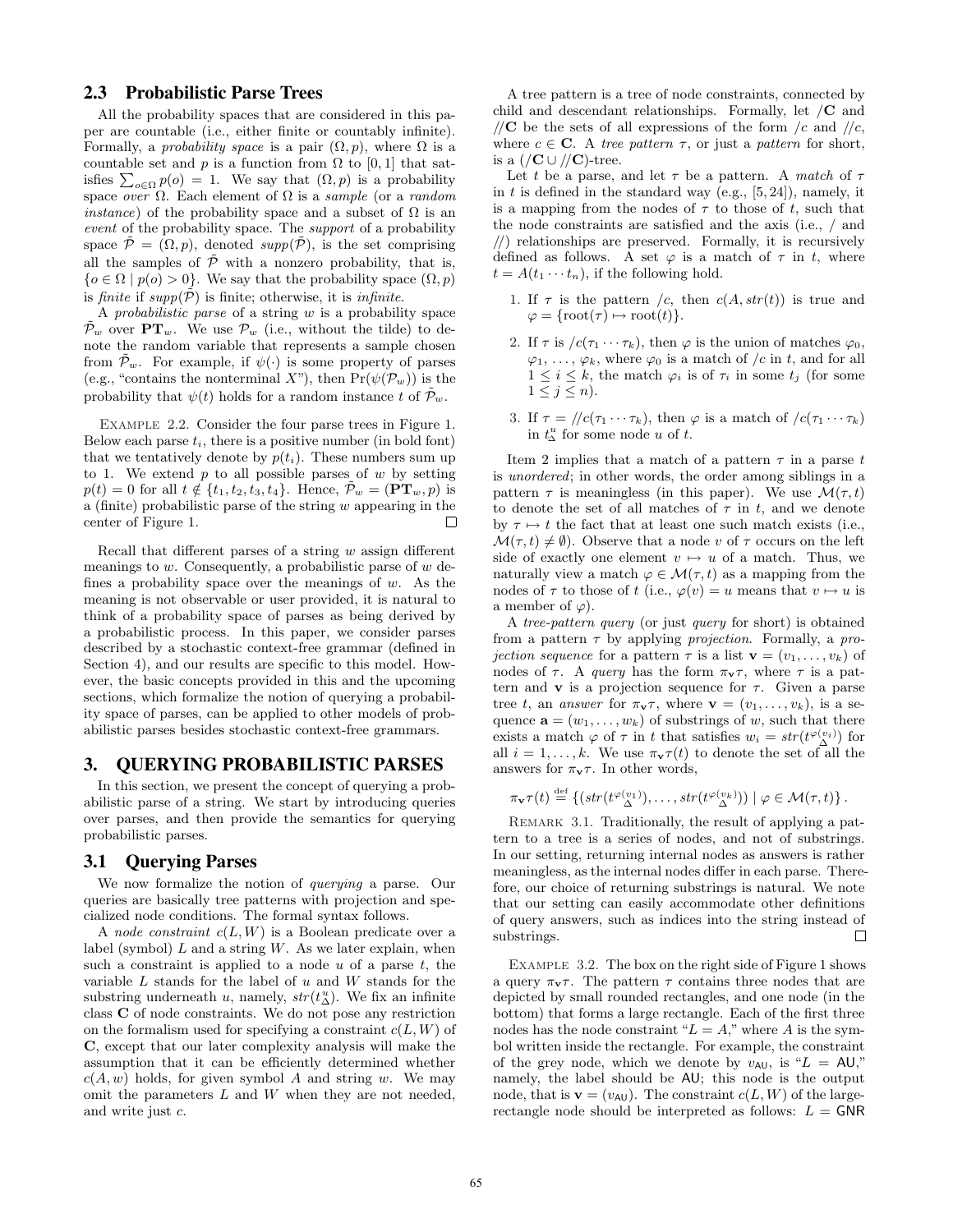and  $W =$  biography, or  $L = KW$  and  $W =$  biography, or  $L = \mathsf{TL}$  and W contains the terminal biography.

Intuitively, when evaluated over a parse of a user search query, the pattern  $\pi_{\mathbf{v}}\tau$  returns the authors requested in the search query, provided that the user asked for a book of the genre biography, or with the keyword biography, or with a title containing the word biography. There are two matches  $\varphi_1$  and  $\varphi_2$  of  $\tau$  in the parse  $t_3$  (also in Figure 1). Both matches map the S and BK to the (single) S and BK nodes of  $t_3$ , respectively. Also, the two matches map the right child of BK to the GNR node of  $t_3$ . Finally,  $\varphi_1$  maps the AU node to the AU node above virginia woolf and  $\varphi_2$ maps it to the AU node above orlando. As a result, we conclude that  $\pi_v \tau(t_3) = \{$ virginia woolf, orlando}; that is, both virginia woolf and orlando are answers. We can similarly compute  $\pi_{\mathbf{v}} \tau(t_i)$  for each of the three other parses  $t_i$  in the figure. The reader can verify that the following hold.

- $\pi_v \tau(t_1) = \pi_v \tau(t_2) = \{$ virginia woolf $\}$
- $\pi_{\mathbf{v}} \tau(t_3) = \pi_{\mathbf{v}} \tau(t_4) = \{$  virginia woolf, orlando }

A special case of a query is a *Boolean* query, where  $\bf{v}$  is the empty sequence. In this case, the answer is the singleton  $\{()\}\$  if  $\tau \mapsto t$ , or the empty set otherwise.

#### 3.2 Querying Probabilistic Parses

We define the semantics of querying the probabilistic parse  $\mathcal{P}_{w}$  of a string w according to the conventional notion of querying probabilistic data [9, 12, 13, 23, 24, 36, 42]. Let  $\pi_{\mathbf{v}}\tau$ be a query. When evaluating  $\pi_{\mathbf{v}}\tau$  over  $\tilde{\mathcal{P}}_w$ , the set of answers  $\pi_{\mathbf{v}} \tau(\tilde{\mathcal{P}}_w)$  comprises all the pairs  $(\mathbf{a}, \text{conf}_{\mathbf{a}})$ , such that  $\mathbf{a} \in$  $\pi_{\mathbf{v}}\tau(t)$  for some random parse  $t \in \text{supp}(\tilde{\mathcal{P}}_w)$ , and  $\text{conf}_{\mathbf{a}}$  is the *confidence* of **a**, namely, the probability of obtaining **a** when querying a random parse. In other words,

$$
\pi_{\mathbf{v}} \tau(\tilde{\mathcal{P}}_w) \stackrel{\text{def}}{=} \{ (\mathbf{a}, \text{conf}_{\mathbf{a}}) \mid \text{conf}_{\mathbf{a}} = \Pr(\mathbf{a} \in \pi_{\mathbf{v}} \tau(\mathcal{P}_w)) \land \text{conf}_{\mathbf{a}} > 0 \}.
$$

Observe that although  $\tilde{\mathcal{P}}_w$  is infinite,  $\pi_{\mathbf{v}} \tau(\tilde{\mathcal{P}}_w)$  is finite, since  $w$  is finite (hence, it has a finite number of substrings). Also observe that if  $\pi_{\mathbf{v}}\tau$  is Boolean (i.e., **v** is empty), then query evaluation amounts to determining  $Pr(\tau \mapsto P_w)$ .

Example 3.3. Consider again Figure 1. Recall the probabilistic parse  $\tilde{\mathcal{P}}_w$  from Example 2.2, containing  $t_1, \ldots, t_4$ with the probabilities shown below these parses (and the rest of the parses of  $w$  have probability 0). Now consider the query  $\pi_{\mathbf{v}}\tau$  (in the same figure). As described in Example 3.2, the possible answers are virginia woolf and orlando. The answer virginia woolf is obtained in all of the four parses; hence, its confidence is 1. The answer orlando is obtained only in  $t_3$  and  $t_4$ ; hence, the probability of **orlando** is  $0.396694215 +$  $0.148760331 = 0.545454546$ . In conclusion, we have

$$
\pi_{\mathbf{v}}\tau(\tilde{\mathcal{P}}_w) = \{(\text{virginia woodf}, 1), (\text{orlando}, 0.545454546)\}.
$$

 $\Box$ 

 $\Box$ 

# 4. STOCHASTIC CONTEXT-FREE GRAMMARS

In the previous sections, we described the notions of probabilistic parses and querying thereof. In this section, we provide the formalism used to represent a probabilistic parse, namely, a *stochastic context-free grammar*. To make the paper self-contained, we first briefly review the notion of a context-free grammar.

# 4.1 CFG

A production rule (or just rule) has the form  $X \to \gamma$ , where X is a nonterminal and  $\gamma \in (\mathbf{\Theta} \cup \mathbf{N})^*$ . In particular,  $\gamma$  may be empty and then it is also denoted by  $\epsilon$ . For a set  $Γ$  of production rules, we denote by  $Θ(Γ)$  and  $N(Γ)$  the sets of all terminals and nonterminals, respectively, that appear in Γ (in either the left-hand side or the right-hand side of some rule). A context-free grammar (CFG) consists of a finite set  $\Gamma$  of rules, such that every nonterminal  $X \in \mathbb{N}(\Gamma)$ appears on the left-hand side of some rule in Γ (that is, for all  $X \in \mathbb{N}(\Gamma)$  there exists  $\gamma$  such that  $X \to \gamma \in \Gamma$ ). In addition, a CFG has a designated symbol  $S \in N(\Gamma)$  called the *start symbol*. The CFG defined by  $\Gamma$  and  $S$  is denoted by  $\Gamma_S$ .

A parse t is generated by a CFG  $\Gamma$ <sub>S</sub> if the following two conditions hold. First, the root of  $t$  is labeled with  $S$ , that is, t is of the form  $S(t_1 \cdots t_n)$ . Second, for all nodes u of t, if  $\lambda(u)$  is a nonterminal and  $u_1, \ldots, u_k$  is the sequence of children of u (from left to right), then  $\Gamma$  contains the rule  $\lambda(u) \to \lambda(u_1) \cdots \lambda(u_k)$ . Note that the second condition implies that a leaf  $u$  of  $t$  is either labeled with a terminal or is such that Γ contains the rule  $\lambda(u) \to \epsilon$ . The set of all the parses that are generated by  $\Gamma_S$  is denoted by  $\mathbf{PT}(\Gamma_S)$ . Similarly, for a string w, the subset of  $PT(\Gamma_{S})$  that comprises the parses of w (i.e., the set  $\mathbf{PT}(\Gamma_{S}) \cap \mathbf{PT}_{w}$ ) is denoted by  $PT_w(\Gamma_S)$ . The *language* of  $\Gamma_S$ , denoted  $\mathcal{L}(\Gamma_S)$ , is the set of all the strings w that have a parse generated by  $\Gamma_{S}$ ; that is,

$$
\mathcal{L}(\Gamma_S) \stackrel{\text{def}}{=} \{ w \in \Theta^* \mid \mathbf{PT}_w(\Gamma_S) \neq \emptyset \}.
$$

Example 4.1. The bottom part of Figure 1 shows a CFG  $Γ<sub>S</sub>$  (that is, Γ comprises all the specified rules, and the start symbol is S), when ignoring the numbers appearing in parentheses. We use the convention that  $X \to \gamma_1 \mid \cdots \mid \gamma_m$  is a shorthand notation for the m rules  $X \to \gamma_i$  for  $i = 1, \ldots, m$ . Each of the parses  $t_1, \ldots, t_4$  (in the top of the figure) is generated by  $\Gamma$ <sub>5</sub>. The reader can verify that for the string w in the figure, the set  $PT_w(\Gamma_s)$  is exactly  $\{t_1, t_2, t_3, t_4\}.$ П

# 4.2 SCFG

A CFG describes a process of producing parse trees and strings thereof. This process is nondeterministic since a specific nonterminal can appear on the left side of several rules. A stochastic (also called probabilistic) context-free grammar (SCFG) is similar to a CFG, except that the rules are augmented with probabilities; that is, the nondeterministic process is replaced with a probabilistic one. Formally, an SCFG comprises a CFG  $\Gamma_S$  and a function  $p : \Gamma \to (0, 1]$  that assigns probabilities to rules, such that for all nonterminals  $X \in \mathbf{N}(\Gamma)$ ,

$$
\sum_{(X \to \gamma) \in \Gamma} p(X \to \gamma) = 1.
$$

That is, for all nonterminals X of  $\Gamma$ , the probabilities of the rules with  $X$  on the left-hand side sum up to 1. Note that we do not allow zero probabilities. The SCFG that is given by  $\Gamma_S$  and p is denoted by  $\Gamma_S^p$ .

EXAMPLE 4.2. Figure 1 shows an SCFG  $\Gamma_5^p$ . The CFG Γ<sub>S</sub> is described in Example 4.1. The probability  $p(X \to \gamma)$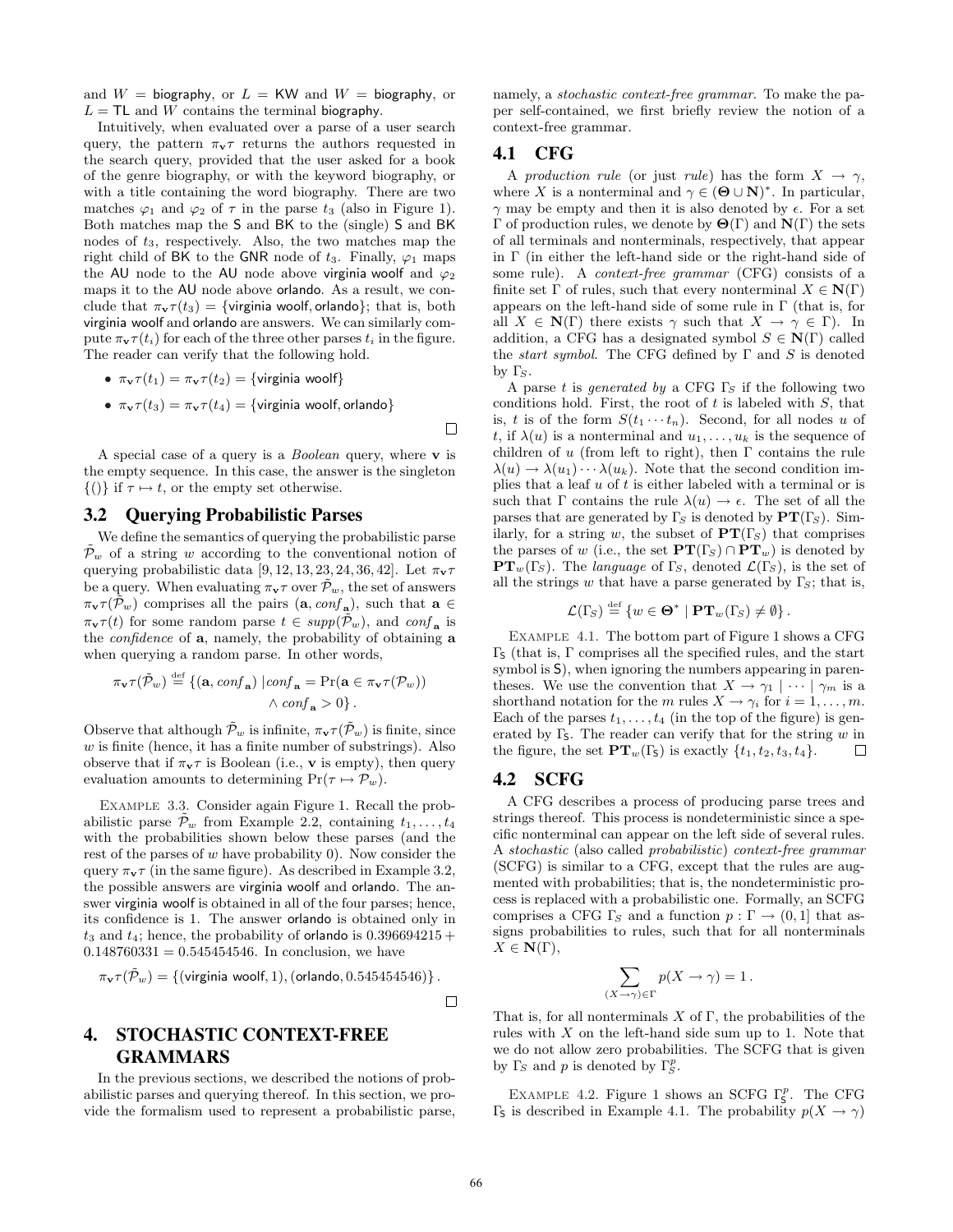of each rule  $X \to \gamma$  is written in parentheses to the right of  $\gamma$ . As an example,  $p(AUS \rightarrow AUS AU) = 0.6$  and  $p(AUS \rightarrow$  $\epsilon$ ) = 0.4. Note that the sum of these two numbers is 1, which is as required since these two are the probabilities of all the rules having AUS on the left-hand side.  $\Box$ 

Consider an SCFG  $\Gamma_S^p$ . Recall that p is a function over  $\Gamma$ . We extend p to  $PT(\Gamma_s)$  as follows. The number  $p(t) \in (0, 1]$ , for a parse t generated by  $\Gamma_{S}$ , is the probability that all the applications of production rules that generated  $t$  indeed occur, when viewing different applications as probabilistically independent. Formally,  $p(t)$  is recursively defined as follows. If  $t = a$  where a is a terminal, then  $p(t) = 1$ ; otherwise, if  $t = X(t_1 \cdots t_n)$  where X is a nonterminal, then  $p(t) = p(X \to \gamma) \times p(t_1) \times \cdots \times p(t_n)$  where  $\gamma$  is the concatenation of the root labels of  $t_1, \ldots, t_n$  (i.e.,  $\gamma = \lambda(\text{root}(t_1)) \cdots \lambda(\text{root}(t_n))$ ; as a special case, if  $n = 0$ (i.e.,  $t = X$ ), then  $p(t) = p(X \rightarrow \epsilon)$ .

EXAMPLE 4.3. We continue with the running example. Recall that  $PT_w(\Gamma_5) = \{t_1, t_2, t_3, t_4\}$ . Below each node u of a parse  $t_i$ , the figure contains a rounded rectangle with the probability  $p(X \to \gamma)$ , where X and  $\gamma$  correspond to the labels of  $u$  and its children, respectively. As an example, consider the BK node u of the parse  $t_1$ . Then u is the only child of the root (labeled with S), and the probability 0.6 below the root is  $p(\mathsf{S} \rightarrow \mathsf{BK})$ . The probability below u is 0.4, which is  $p(BK \rightarrow AUS TD)$ . For  $i = 1, ..., 4$ , the number  $p(t_i)$  (which is not shown in the figure) is obtained by simply multiplying the probabilities in the rounded rectangles of  $t_i$ . For example,  $p(t_1) = 0.6^2 \times 0.4^2 \times 0.3 \times 0.2 \times 0.1 = 0.0003456$ .  $\Box$ 

One may think that (the extended)  $p$  implies a probability function over  $PT(\Gamma_S)$  (that is, the pair  $(PT(\Gamma_S), p)$  is a probability space). However, this is not the case in general, probability space). However, this is not the case in general,<br>since the sum  $\sum_{t \in \mathbf{PT}(\Gamma_S)} p(t)$  can be smaller than one. (It is easy to show that this sum is never larger than one.) For instance, this sum is smaller than one if  $PT(\Gamma<sub>S</sub>)$  (and hence  $\mathcal{L}(\Gamma_{S})$  is empty. A more interesting example is shown next.

EXAMPLE 4.4. Consider the SCFG  $\Gamma_S^p$  that is given by the rules

$$
S \to SS (q) | a (1-q),
$$

where q is a number satisfying  $1 > q > 1/2$ . It is shown in [6] where q is a number satisfying  $1 > q > 1/2$ . It is shown in [0] that  $\sum_{t \in \mathbf{PT}(\Gamma_{\mathcal{S}})} p(t) = \frac{1}{q} - 1$ , and hence is smaller than 1. The "lost" probability is taken by infinite parses, which by definition are excluded from  $PT(\Gamma<sub>S</sub>)$ .  $\mathbf{L}$ 

Conditions guaranteeing that  $(PT(\Gamma<sub>S</sub>), p)$  is a probability space have been studied in [4, 48], and in [15] an efficient algorithm is given for deciding whether this is the case for a given SCFG. However, this property is not required for the tasks we consider here, since we are only interested in the subspace that comprises the parses of a given string  $w$ . The formal definition of this subspace follows.

Let  $\Gamma_S^p$  be an SCFG and let  $w \in \mathcal{L}(\Gamma_S)$  be a string. We again abuse the notation and denote by  $p(w)$  the probability that the random process defined by  $\Gamma_S^p$  terminates and produces w; that is,  $p(w) = \sum_{t \in \mathbf{PT}_w(\Gamma_S)} p(t)$ . Note that  $p(w) > 0$  since  $w \in \mathcal{L}(\Gamma_S)$ . The probability space  $\tilde{\mathcal{P}}_w^S$  is the pair  $(PT_w, q)$  where for all parses t of w,

$$
q(t) = \begin{cases} \frac{p(t)}{p(w)} & \text{if } t \in \mathbf{PT}_w(\Gamma_S); \\ 0 & \text{otherwise.} \end{cases}
$$

Thus,  $\tilde{\mathcal{P}}_w^S$  can be viewed as the conditional probability subspace of the probabilistic branching process  $\Gamma_S^p$ , where the condition is (termination and) yield of w. Clearly,  $\tilde{\mathcal{P}}_w^S$  is a probabilistic parse. Observe that  $\tilde{\mathcal{P}}_w^S$  may be infinite. For instance, this is the case for the SCFG  $\Gamma_S^p$  that is given by  $S \rightarrow S$  (0.5) | a (0.5) and the string  $w = a$ .

EXAMPLE 4.5. Consider again the parses  $t_1$ ,  $t_2$ ,  $t_3$  and  $t_4$  for the string w in our running example. Recall from Example 4.1 that  $\mathbf{PT}_w(\Gamma_{\mathsf{S}}) = \{t_1, t_2, t_3, t_4\}$ , and recall from Example 4.3 that each  $p(t_i)$  is obtained by multiplying the probabilities in the rounded rectangles of  $t_i$ . The reader can verify that  $p(w)$ , which is the sum of the  $p(t_i)$  for  $i \in$  $\{1, 2, 3, 4\}$ , is 0.00104544. Thus, each  $q(t_i)$ , or equivalently  $Pr(\mathcal{P}_w^{\mathsf{S}} = t_i)$ , is equal to  $p(t_i)/0.00104544$ . For example,  $q(t_1) = 0.0003456/0.00104544 = 0.330578512$ . For each i, the probability  $q(t_i)$  is shown in Figure 1 below the parse  $t_i$ .  $\Box$ 

In the remainder of this paper, we focus on the problem of querying a probabilistic parse that is represented by means of an SCFG. More formally, given a string w, an SCFG  $\Gamma_S^p$ , and a query  $\pi_{\mathbf{v}}\tau$ , the task is to evaluate  $\pi_{\mathbf{v}}\tau$  over the underlying probabilistic parse  $\tilde{\mathcal{P}}_{w}^S$ , that is, to obtain the result  $\pi_{\mathbf{v}} \tau(\tilde{\mathcal{P}}_w^{\tilde{S}})$ . However, this task is not a well defined computational problem (e.g., in the Turing-machine model) since the probabilities specified in  $\pi_{\mathbf{v}} \tau(\tilde{\mathcal{P}}_w^S)$  do not necessarily admit a finite representation (even if each  $p(X \to \gamma)$  is given as a rational number). Therefore, we impose some restrictions on  $\Gamma_S^p$ . This and other computational aspects of this problem are discussed in the next section.

#### 5. COMPLEXITY RESULTS

In the remainder of this paper, we study the computational task of evaluating a query over a probabilistic parse of a string, given the string and an SCFG. In this section, we first discuss how probabilities are represented, as well as cases in which the probabilities in the results cannot be efficiently represented. We then present our main complexity results.

#### 5.1 Representing Probabilities

We first need to specify how the numbers (probabilities) are represented in both the input and the output. We use the convention (e.g., [9, 15]) that numbers are rational and each is represented by a pair of integers: the numerator and the denominator. Moreover, each of the two integers is represented in the standard binary encoding (thus, the number of bits required to represent an integer d is logarithmic in the actual value of  $d$ ).

Recall that our goal is to compute  $\pi_{\mathbf{v}} \tau(\tilde{\mathcal{P}}_w^S)$ , that is, the pairs  $(\mathbf{a}, \text{conf}_{\mathbf{a}})$ , such that  $\mathbf{a} \in \pi_{\mathbf{v}} \tau(t)$  for some parse  $t \in$  $PT_w(\Gamma_s)$ , and  $\text{conf}_{\mathbf{a}}$  is the probability of **a**. We desire the probabilities in the output to have the same representation as those in the input. Unfortunately, the following example shows that in general, the sought probabilities in the output may be irrational. Thus, the problem of query evaluation is not well defined since the output does not necessarily admit a finite representation (in, e.g., the Turing-machine model).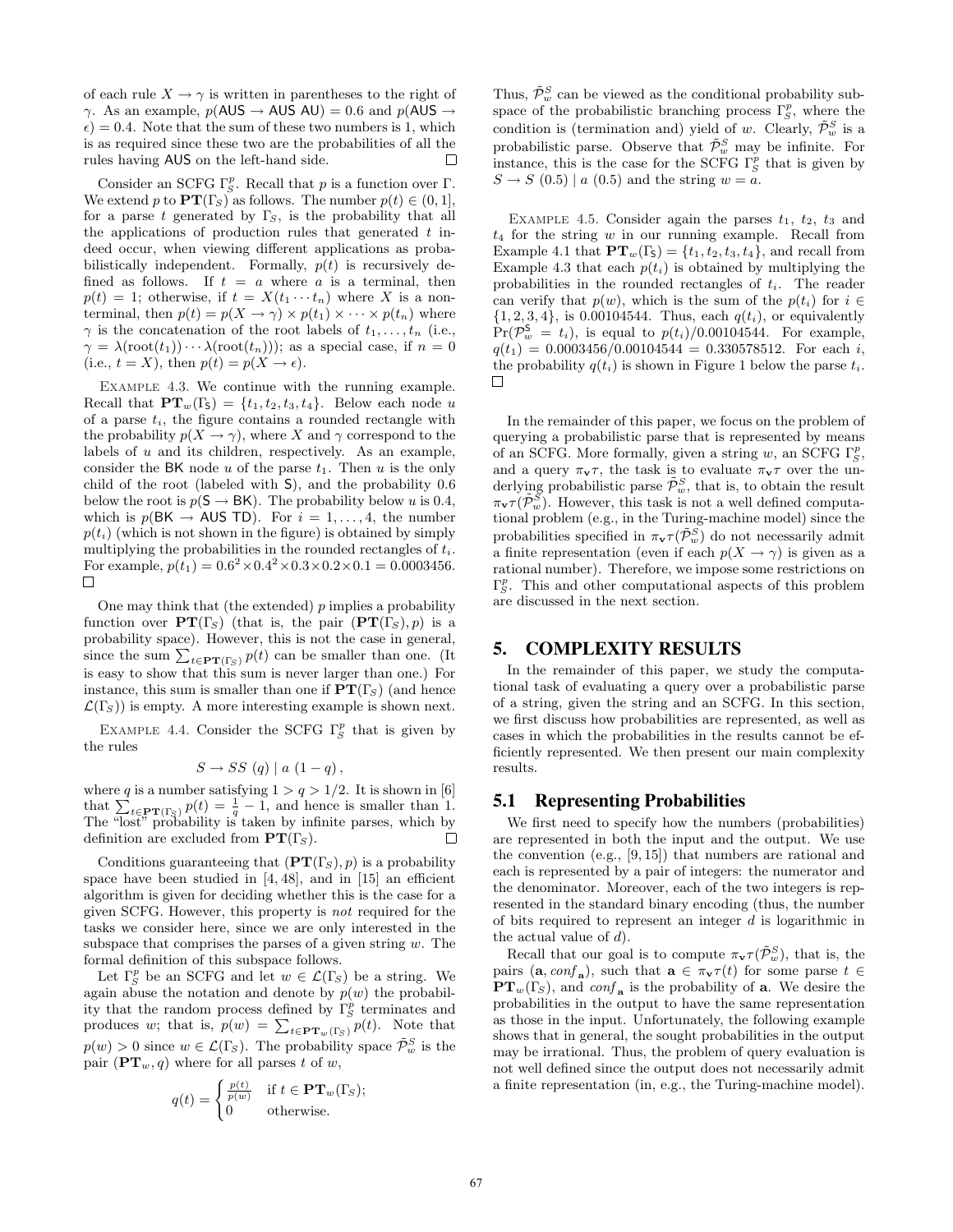EXAMPLE 5.1. Let  $\Gamma_S^p$  be defined as follows:

$$
S \to X (1/2) | Y (1/2)
$$
  
\n
$$
X \to a (1)
$$
  
\n
$$
Y \to aZ (1)
$$
  
\n
$$
Z \to \epsilon (1/2) | b (2/6) | ZZZZZ (1/6)
$$

Let w be the (one-symbol) string a, and let  $\tau$  be the pattern  $/X$  (in XPath notation, i.e.,  $/l$  is a shorthand notation for /c where  $c(L, V)$  is " $L = l$ "). We view  $\tau$  as a Boolean query, where the result of query evaluation is essentially the probability  $Pr(\tau \mapsto \mathcal{P}_w^S)$ . There is exactly one parse  $t \in \mathbf{PT}_w(\Gamma_S)$ , namely  $S(X(a))$ , that satisfies  $\tau \mapsto t$ ; let t be that parse. Then,  $Pr(\tau \mapsto \mathcal{P}_w^S)$  is equal to  $p(t)/p(w)$ . Now,  $p(w)$  is equal to  $p(t) + 0.5q$ , where q is the probability that Z produces the empty string. Since  $p(t) = 0.5$ , we get that  $Pr(\tau \mapsto \mathcal{P}_w^S) = 1/(1+q)$ . So, if  $Pr(\tau \mapsto \mathcal{P}_w^S)$  is rational, then q is rational as well. But q satisfies the equality  $q = \frac{1}{2} + \frac{1}{6}q^5$ , which means that q is a root of the polynomial  $x^5 - 6x + 3$ , and it is known (e.g., [15, 43]) that this polynomial has no rational roots (or even ones that are radical over Q).  $\Box$ 

The above example is essentially an adaptation of the example given in [15] for the irrationality of the termination probability of a recursive Markov chain.

Remark 5.2. Due to Example 5.1, the query evaluation problem does not admit a computational solution. One way to circumvent this issue is to allow the probabilities in the output to be approximate (e.g.,  $k$ -bit precise). Whether this enables an efficient evaluation remains an open problem. However, it can easily be shown that such an approximation would yield an approximation for the probability of tertion would yield an approximation for the probability of ter-<br>mination of an SCFG (i.e., the value  $\sum_{t \in \mathbf{PT}(\Gamma_S)} p(t)$ ), and whether the latter approximation can be efficiently obtained is a long-standing open problem (see, e.g., [15]). In this paper, we take a different approach to the problem illustrated by Example 5.1, as discussed below.  $\Box$ 

We restrict the language of SCFGs considered, so as to avoid irrational probabilities in the output. Care must be taken when devising such a restriction, to ensure that the probabilities in the output can be represented efficiently (i.e., the numerators and the denominators require a polynomial number of bits). A simple, (but rather drastic) restriction is to consider only *non-recursive* SCFGs. Formally,  $\Gamma_S^p$  is *non*recursive if there are no cycles in the directed graph that has the node set  $\mathbf{N}(\Gamma)$  and an edge  $(X, Y)$  whenever a rule of the form  $X \to \gamma_1 Y \gamma_2$  is in  $\Gamma$ .

If the SCFG  $\Gamma_S^p$  is non-recursive, then  $\mathbf{PT}_w(\Gamma_S)$  is finite. This implies that for a query  $\pi_{\mathbf{v}}\tau$ , the result  $\pi_{\mathbf{v}}\tau(\tilde{\mathcal{P}}_w^S)$  contains only rational probabilities. Nevertheless, the following example shows that even if non-recursiveness is assumed, the desired probabilities may require exponentially many bits to represent (moreover, that holds even if the query is Boolean).

EXAMPLE 5.3. Let w be the string a, and let  $\tau$  be the pattern /*Y*. For  $n \geq 1$ , consider the following SCFG  $\Gamma_S^p$ .

$$
S \to X \ (1/2) \mid Y \ (1/2)
$$
  
\n
$$
X \to a \ (1)
$$
  
\n
$$
Y \to aZ_n \ (1)
$$
  
\n
$$
Z_i \to Z_{i-1}Z_{i-1} \ (1) \quad i = n, n-1, ..., 1
$$
  
\n
$$
Z_0 \to \epsilon \ (1/2) \mid b \ (1/2)
$$

Let  $p_X$  and  $p_Y$  be the probabilities that X and Y produce w, respectively. Then  $p(w)$  is equal to  $0.5p_X + 0.5p_Y$ , and  $Pr(\tau \mapsto \mathcal{P}_w^S)$  is equal to  $0.5p_Y/(0.5p_X + 0.5p_Y) = p_Y/(p_X + 1)$  $p_Y$ ). Now,  $p_X = 1$ , and  $p_Y$  is the probability that  $Z_n$ produces the empty string. The probability that  $Z_0$  produces the empty string is 0.5. For  $Z_1$ , it is 0.5<sup>2</sup>, for  $Z_2$ it is  $0.5^4$ , and in general, the probability  $Z_i$  produces the empty string is  $2^{-2^i}$ . Hence,  $p_Y = 2^{-2^n}$ . We conclude that  $Pr(\tau \mapsto \mathcal{P}_{w}^{S}) = 1/(1+2^{2^{n}})$  and, therefore, the number of bits required for representing the probability  $Pr(\tau \mapsto \mathcal{P}_w^S)$ (in particular, its denominator) is  $\Omega(2^n)$ .  $\Box$ 

Thus, even though the language of SCFGs has been greatly restricted, efficient representation of the output is still not possible. In the next section, we briefly review other restrictions of SCFGs (equivalently, of CFGs) that are common in the literature, and then describe the restriction assumed in this paper, called weak linearity. Importantly, weak linearity requires weaker assumptions than other common restrictions, and allows recursion.

## 5.2 Weakly Linear SCFGs

Consider an SCFG  $\Gamma_S^p$ . We say that  $\Gamma_S^p$  is (1) null free if Γ contains no rule of the form  $X \to \epsilon$ , (2) in Chomsky normal form if  $\Gamma$  contains only rules of the form  $X \to YZ$ ,  $X \to a$  or  $S \to \epsilon$  where X, Y and Z are nonterminals, a is a terminal, and neither Y nor Z is S and  $(3)$  linear if the right-hand side  $\gamma$  of every rule  $X \to \gamma$  of  $\Gamma$  has at most one nonterminal. These classes of SCFGs have been considered extensively in the past.

Let  $\Gamma_S^p$  be an SCFG. A symbol A of  $\Gamma_S^p$  is said to be *nullable* if A is a nonterminal and the empty string  $\epsilon$  can be produced from A, that is,  $\epsilon \in \mathcal{L}(\Gamma_A)$ . Weak linearity of an SCFG is defined as follows.

DEFINITION 5.4 (WEAK LINEARITY). An SCFG  $\Gamma_S^p$  is weakly linear if for all rules  $X \to \gamma$  of  $\Gamma$ , if  $\gamma$  contains two or more symbols, then at least one of them is not nullable.

It is easy to see that null-free SCFGs, linear SCGFs and SCFGs in Chomsky normal form are all special cases of weakly linear SCFGs (this is also the case for other popular normal forms, such as Greibach normal form). The following example shows that weakly linear SCFGs strictly generalize these three classes. Note that weakly linear SCFGs can be recursive, and the classes of weakly linear SCFGs and nonrecursive SCFGs are incomparable.

EXAMPLE 5.5. Recall the SCFG  $\Gamma_S^p$  of Figure 1. The reader can verify that  $\Gamma_S$  is weakly linear. This follows immediately from the fact that the only nullable symbol is AUS, and this symbol appears at most once on the right-hand side of each rule. Note that  $\Gamma_S$  is not null free, not in Chomsky normal form, and not linear (since, e.g., it contains the rule  $BK \rightarrow AUS TD$ ). Also, observe that  $\Gamma_S$  is recursive (since it contains the rules  $AUS \rightarrow AUS \text{ AU}$  and  $KW \rightarrow KW \text{ KWS}).$  $\Box$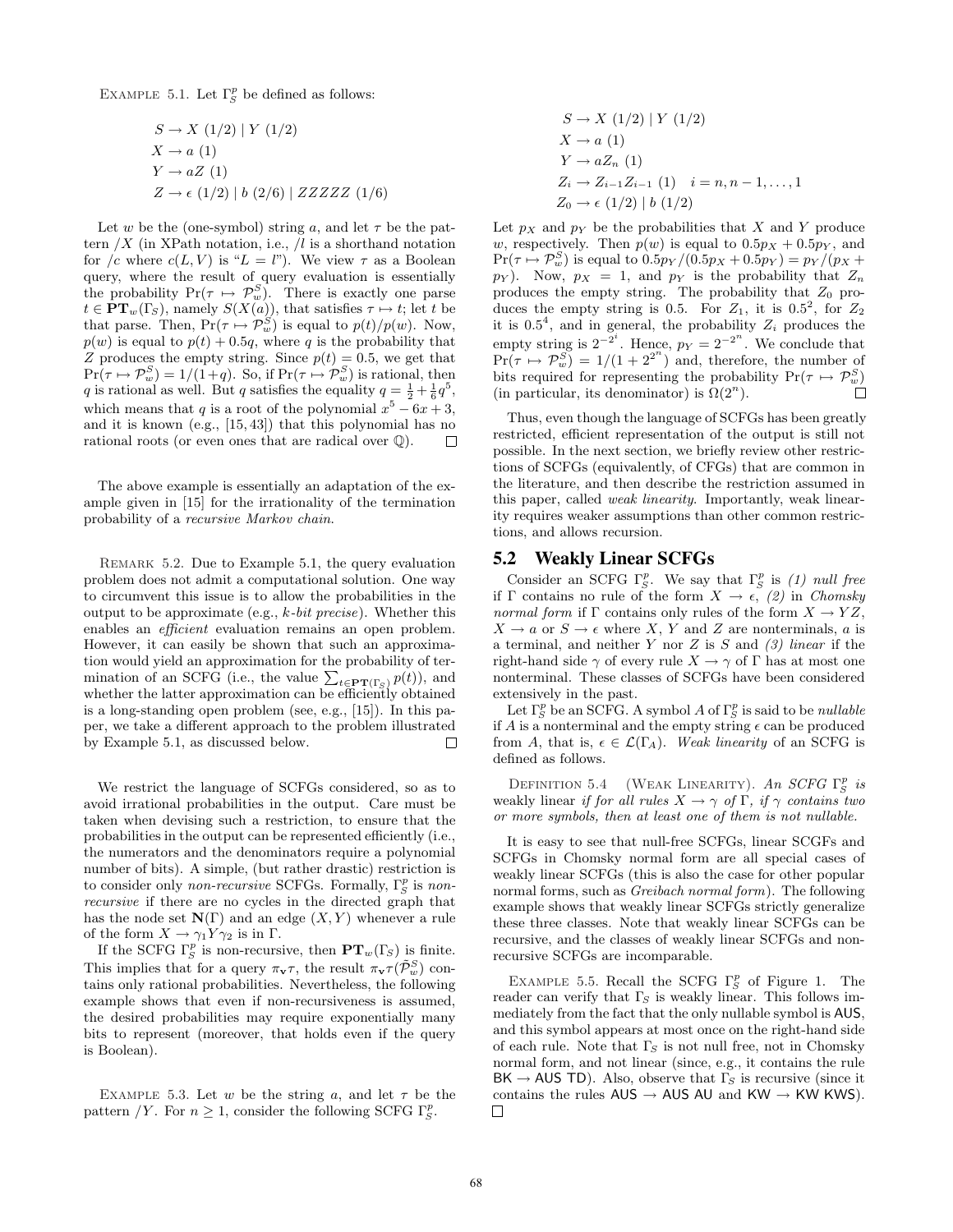Observe that for a weakly linear SCFG  $\Gamma_S^p$  and a string w, the set  $\mathbf{PT}_w(\Gamma_S)$  (and the probability space  $\tilde{\mathcal{P}}_w^S$ ) can still be infinite. Intuitively, weakly linear SCFGs avoid arbitrarily wide parses, but allow arbitrarily deep parses. As an example, let  $\Gamma_S^p$  be the weakly linear SCFG defined by

$$
S \to S X (0.5) | a X (0.5)
$$
  

$$
X \to \epsilon (0.5) | b (0.5)
$$

and let w be the string a. Then  $PT_w(\Gamma_s)$  contains infinitely many parses, such as  $S(aX)$ ,  $S(S(aX)X)$ ,  $S(S(S(aX)X)X)$ , and so on.

Remark 5.6. In principle, an SCFG can be transformed into one in Chomsky normal form in a manner that preserves the probability of every string [1]. However, in this work we *cannot* assume that the given SCFG is normalized, for several reasons. First, such a translation is intractable as it may require specification of probabilities that cannot be represented efficiently (or even finitely). Even more fundamentally, such a translation changes the parses themselves and, consequently, it is likely to change the result (namely, the answers and their probabilities) for a query.  $\Box$ 

# 5.3 Complexity

Our main focus is on query evaluation under the standard assumption of data complexity [47]. Formally, under data complexity, the query  $\pi_{\mathbf{v}}\tau$  is held fixed and the input consists of an SCFG  $\Gamma_S^p$  and a string w. The goal is to compute  $\pi_{\mathbf{v}} \tau (\tilde{\mathcal{P}}_w^S).$ 

The central result of the paper is that for weakly linear SCFGs, query evaluation is tractable. Formally, we prove the following.

THEOREM 5.7. Let  $\pi_v \tau$  be a fixed query. The evaluation of  $\pi_{\mathbf{v}} \tau(\tilde{\mathcal{P}}_w^S)$ , given a weakly linear  $\hat{SCFG} \Gamma_S^p$  and a string  $w \in \mathcal{L}(\Gamma_S)$ , is in polynomial time; in particular,  $\pi_{\mathbf{v}} \tau(\tilde{\mathcal{P}}_w^S)$ can be represented using a polynomial number of bits.

Theorem 5.7 is comprised of two separate results. First, weak linearity is sufficient to overcome the problems shown in Examples 5.1 and 5.3, thereby ensuring that all probabilities can be represented using a polynomial number of bits. Second, there is an efficient algorithm that computes these probabilities.

Theorem 5.7 gives an upper bound on the data complexity of the evaluation problem, under the assumption of weak linearity. We now show that this result cannot be improved to combined (query-and-data) complexity, even under strong restrictions on the input. Observe that the output can be exponential in the size of the query (specifically, in the length of the projection sequence  $\bf{v}$ ), hence, under combined complexity, polynomial time is not enough for just writing the output. For such problems, the conventional yardstick of efficiency is polynomial total time [20], namely, the running time is polynomial in the size of both the input and the output. However, the following theorem rules out polynomial total time, by showing that query evaluation is intractable even if the query is Boolean. Moreover, this intractability holds even under strong restrictions on the SCFG and on the pattern.

THEOREM 5.8. Computing  $Pr(\tau \mapsto \mathcal{P}_w^S)$ , given a pattern  $\tau$ , an SCFG  $\Gamma_S^p$  and a string  $w \in \mathcal{L}(\Gamma_S)$  such that  $\Gamma_S$  is

non-recursive and null-free, is  $\text{FP}^{+P}$ -complete; determining whether this probability is nonzero is NP-complete. Moreover, these hold even when adding one of the following assumptions.

- 1. Each label of  $\tau$  has the form /c (in particular,  $\tau$  has no descendant edges) where c is  $L = l$ .
- 2. Γs is in Chomsky normal form.
- 3.  $\Gamma_{\rm S}$  is linear.

Recall that  $\text{FP}^{\#P}$  is the class of functions that are efficiently computable using an oracle to some function in #P. A function f is  $FP^{#P}$ -hard if there is a polynomial-time Turing reduction from every function in  $\overline{FP}^{\#P}$  to f. Note that this is an intractable complexity class, since by using an oracle to a complete problem for this class one can solve every problem in the polynomial hierarchy [46].

## 6. EVALUATION ALGORITHM

In this section, we present an efficient algorithm for evaluating a query over a probabilistic parse represented by a weakly linear SCFG. Formally, we fix a query  $\pi_{\mathbf{v}}\tau$ , and the input for the problem consists of a weakly linear SCFG  $\Gamma_S^p$ and a string  $w \in \mathcal{L}(\Gamma_S)$ . The goal is to compute the set  $\pi_{\mathbf{v}} \tau(\tilde{\mathcal{P}}_w^S)$ , that is, the set of all pairs  $(\mathbf{a}, \text{conf}_{\mathbf{a}})$ , such that  $\mathbf{a} \in \pi_{\mathbf{v}} \tau(t)$  for some  $t \in \mathbf{PT}_w(\Gamma_S)$  and  $\text{conf}_\mathbf{a} = \Pr(\mathbf{a} \in \mathcal{C})$  $\pi_{\mathbf{v}} \tau(\mathcal{P}_w^S)).$ 

Our strategy will be to first introduce a probability space  $\tilde{\mathcal{P}}^S$  of parses rooted at the symbol S, regardless of any string  $w$  (Section 6.1). Then, we reduce the problem at hand to that of computing the probability of an event over  $\tilde{\mathcal{P}}^S$  (Section 6.2). Basically, this involves reducing the evaluation of general queries to that of determining satisfaction of Boolean queries. Next, we show how to normalize an SCFG, so that it has specific properties that make the formulation of the algorithm easier (Section 6.3). Finally, we present our algorithm for the reduced problem (Sections 6.4–6.7) and analyze the running time (Section 6.8).

## **6.1 The Probability Space**  $\tilde{\mathcal{P}}^S$

Let  $\Gamma_S^p$  be an SCFG. As shown in Example 4.4, the pair  $(PT(\Gamma_s), p)$  is not necessarily a probability space (since the random branching process defined by  $\Gamma_S^p$  does not necessarily terminate with probability 1). However, in this section we do wish to view  $\Gamma_S^p$  as a probability space over parses (regardless of any specific string). So, we add an artificial symbol  $\perp_S$  that consumes all the "missing" probability. Formally, we assume that  $\perp_S$  is a nonterminal that does not belong to  $\mathbf{N}(\Gamma)$ . We define  $p(\perp_S) = 1 - \sum_{t \in \mathbf{PT}(\Gamma_S)} p(t)$ . Then, the pair  $(PT(\Gamma_s) \cup \{\perp_s\}, p)$  is a probability space of parses rooted at S (and, also, the symbol  $\perp$ s), and is denoted  $\tilde{\mathcal{P}}^S$ .

Consider an SCFG  $\Gamma_S^p$  and let  $X \in \mathbf{N}(\Gamma_S)$  be a nonterminal. Note that  $\Gamma_X^p$  is an SCFG (i.e., the one obtained from  $\Gamma_S^p$  by using X, instead of S, as the start symbol). Thus, the function p is now also defined over  $PT(\Gamma_X)$ . The probability space  $\tilde{\mathcal{P}}^X$  is the pair  $(\mathbf{PT}(\Gamma_X) \cup \{\perp_X\}, p)$ , namely, the probability space consisting of all parses that are rooted at the symbol X (and, also, the symbol  $\perp_X$ ). For convenience, we also define the probability space  $\tilde{\mathcal{P}}^a$  for a terminal  $a \in \Theta(\Gamma)$ , and then it is the fixed symbol  $a$  (which is a special case of a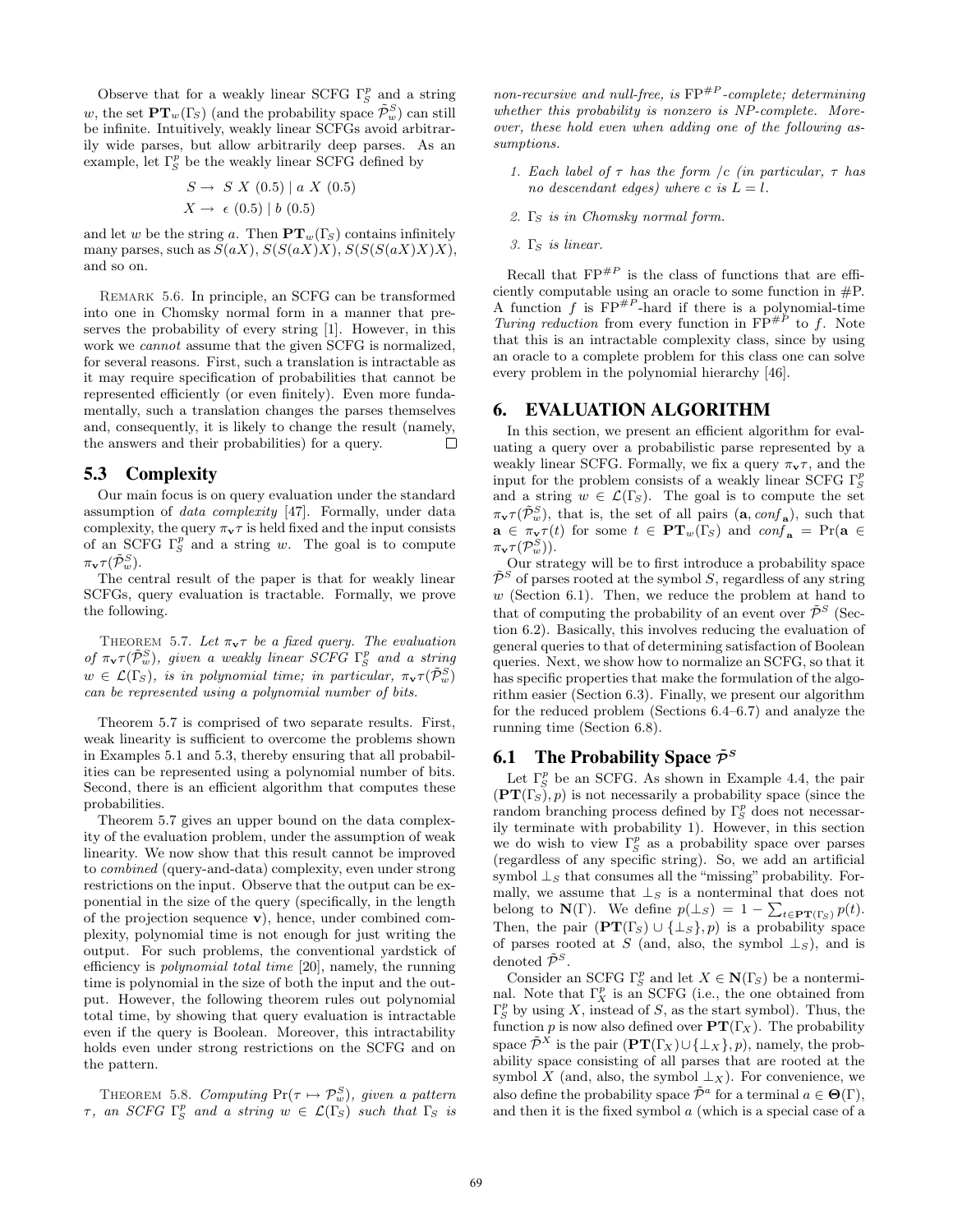parse). For  $A \in \mathbb{N}(\Gamma) \cup \Theta(\Gamma)$ , we use  $\mathcal{P}^A$  (i.e., without the tilde) to denote the random variable that represents a sample chosen from  $\tilde{\mathcal{P}}^A$  (i.e.,  $\tilde{\mathcal{P}}^A$  and  $\mathcal{P}^A$  relate to each other as  $\tilde{\mathcal{P}}_w^S$  and  $\mathcal{P}_w^S$  do).

In the remainder of this section, we assume a fixed query  $\pi_{\mathbf{v}}\tau$  and a specific input w and  $\Gamma_S^p$  for the problem. (Thus,  $\Gamma_S^p$  is weakly linear and  $w \in \mathcal{L}(\Gamma_S)$ .

## 6.2 Reduction to an Event Probability

We first reduce the problem to that of evaluating the probability of an event over  $\tilde{\mathcal{P}}^S$ . The reduction is rather standard (e.g., it is similar in spirit to that used in [9, 12, 24]). The idea is to produce a set  $A$  such that  $A$  contains all the possible answers a without their confidences (and possibly additional elements), and the size of  $A$  is bounded by a polynomial. For each element  $\mathbf{a} \in \mathcal{A}$ , we generate a pattern  $\tau_{\mathbf{a}}$ such that  $Pr(\mathbf{a} \in \pi_{\mathbf{v}} \tau(\mathcal{P}_w^S))$  is equal to  $Pr(\tau_{\mathbf{a}} \mapsto \mathcal{P}_w^S)$ , that is, the result of a Boolean query. Then, if  $q = Pr(\tau_a \mapsto \mathcal{P}_w^S)$  is nonzero, we output the pair  $(a, q)$ . Next, we give the details of how  $\mathcal A$  and  $\tau_a$  are constructed.

Let  $\mathbf{v} = (v_1, \ldots, v_k)$ . The set A comprises all the sequences  $(w_1, \ldots, w_k)$ , where each  $w_i$   $(1 \leq i \leq k)$  is a substring of w. Various heuristics can be used for filtering out sequences  $(w_1, \ldots, w_k)$  that have a zero probability (and, thus, do not affect the output). But even without those,  $|\mathcal{A}|$ is bounded by  $n^{2k}$ , which is polynomial due to the assumption that  $\pi_{\mathbf{v}}\tau$  (and in particular k) is fixed.

For a given  $\mathbf{a} \in \mathcal{A}$ , the pattern  $\tau_a$  is constructed as follows. Recall that  $\mathbf{v} = (v_1, \ldots, v_k)$ . Let  $\mathbf{a} = (w_1, \ldots, w_k)$  and suppose that each node  $v_i$  is labeled by the node constraint  $c_i(L, W)$ . Then  $\tau_a$  is obtained from  $\tau$  by replacing each  $c_i(L, W)$  with the conjunction  $c_i(L, W) \wedge W = w_i$ . It can be easily verified that, indeed,

$$
\Pr(\mathbf{a} \in \pi_{\mathbf{v}} \tau(\mathcal{P}_w^S)) = \Pr(\tau_{\mathbf{a}} \mapsto \mathcal{P}_w^S).
$$

Using our reduction it follows that to solve the problem at hand, it is sufficient to be able to evaluate a Boolean query. Therefore, in the sequel we assume that **v** is empty and, hence, the goal is to compute the probability  $Pr(\tau \mapsto \mathcal{P}_w^S)$ . The following holds.

$$
\Pr\left(\tau \mapsto \mathcal{P}_w^S\right) = \Pr\left(\tau \mapsto \mathcal{P}^S \mid str(\mathcal{P}^S) = w\right)
$$

$$
= \frac{\Pr\left(\tau \mapsto \mathcal{P}^S \land str(\mathcal{P}^S) = w\right)}{\Pr\left(str(\mathcal{P}^S) = w\right)} \tag{1}
$$

Consequently, it is enough to compute the numerator and the denominator of (1). We will show how to compute the numerator. The denominator can be viewed as a special case of the numerator with the pattern  $\tau$  that matches every parse (i.e., \*). Thus, we are left with the problem of computing

$$
\Pr\left(\tau \mapsto \mathcal{P}^S \wedge str(\mathcal{P}^S) = w\right). \tag{2}
$$

#### 6.3 2-normalization

Our next step is that of *normalizing*  $\Gamma_S^p$ , where the goal is to transform it into a grammar with some specific desired properties. Formally, we transform  $\Gamma_S^p$  into an *equiva*lent SCFG  $\Upsilon_{S'}^{p'}$ , such that  $\Upsilon_{S'}^{p'}$  has the property that every sequence  $\gamma$  on the right-hand side of a rule  $X \to \gamma$  has two or fewer symbols (i.e., γ comprises one or two symbols, or it is the empty string  $\epsilon$ ). We say that  $\Upsilon_{S'}^{p'}$  is 2-

normalized, and the transformation presented below is called 2-normalization. This type of transformation is a standard operation over CFGs (e.g., it is done when transforming a CFG into the Chomsky normal form). The problem with 2 normalization (or any transformation that changes the rules) is that it changes the parses and, therefore, can affect the final result of query evaluation. In particular, the probability that there is a match of  $\tau$  in a random parse can change. Thus, we introduce virtual nonterminals that can be used to reverse the effect of normalization.

Formally, we assume that the global set  $N$  of nonterminals contains an infinite subset VN of virtual nonterminals. These nonterminals are not used in  $\Gamma_S^p$  (that is,  $N(\Gamma) \subseteq N \setminus VN$ , and are only introduced by us (in the way we show below) for the technical reason of query evaluation. A concrete nonterminal is one that is not virtual. We use  $V$  and  $U$  to denote virtual nonterminals. Virtual nonterminals are used for 2-normalization, as follows.

We start with  $\Upsilon_{S'}^{p'} = \Gamma_S^p$ . We repeat the following until  $\Upsilon_{S'}^{p'}$  is 2-normalized, while in each step we guarantee that  $\Upsilon_{S'}^{\overline{p}'}$  is weakly linear. We choose a rule  $X\to\gamma$  such that  $\gamma$ contains three or more symbols. We introduce a fresh virtual nonterminal V. Note that at least one of the symbols of  $\gamma$ is not nullable (due to weak linearity). So,  $\gamma$  is either of the form  $A\delta$  or  $\delta A$ , where  $\delta$  contains two or more symbols, not all are nullable. In the first case, we replace  $X \to \gamma$  with  $X \to AV$ , and in the second we replace it with  $X \to VA$ . We also add the rule  $V \to \delta$ . The probability  $p'(X \to AV)$ (or  $p'(X \to VA)$ ) is  $p(X \to \gamma)$ , and  $p'(V \to \delta) = 1$ . Finally,  $S' = S.$ 

EXAMPLE 6.1. As a simple example, consider the following SCFG  $\Gamma_S^p$ .

$$
S \rightarrow S X X (0.5) | a X (0.5)
$$
  

$$
X \rightarrow \epsilon (0.5) | b (0.5)
$$

In the 2-normalized version of this SCFG, the rule  $S \rightarrow$  $S X X (0.5)$  would be replaced with two rules  $S \to V X (0.5)$ and  $V \to S X$  (1). We use V to replace SX, instead of XX, since the latter replacement would create an SCFG which is not weakly linear. П

Next, we present the reverse operation  $\int_{1}^{\infty}$  that removes virtual nonterminals from a parse. Let  $\Upsilon_{S'}^{p'}$  be an SCFG that possibly uses virtual nonterminals. Let  $X \in N(\Upsilon)$  be a (concrete or virtual) nonterminal and let  $t \in PT(\Upsilon_X)$ be a parse. The operation  $\int_{t}^{\mathsf{vn}} t$  repeatedly removes virtual nonterminals from  $t$  until none is left; when a virtual nonterminal  $V$  is removed, its children (if exist) become the children of the parent of  $V$ , unless  $V$  is the root and then its children become roots. This means that if  $X$  if virtual, then  $\int_{l}^{\infty}$  is not necessarily a tree, but rather a hedge (comprising zero or more trees). Formally,  $\int_{0}^{\infty}$  is defined as follows. If  $t = A(t_1 \cdots t_n)$  where  $A \notin \mathbf{VN}$ , then  $\int_t^{\infty} t \, dt$  is the tree  $A(\begin{smallmatrix} \mathsf{v} \mathsf{n} \\ \downarrow \end{smallmatrix} t_1 \cdots \begin{smallmatrix} \mathsf{v} \mathsf{n} \\ \downarrow \end{smallmatrix} t_n)$ . If  $t = V(t_1 \cdots t_n)$  where  $V \in \mathbf{VN}$ , then  $\begin{smallmatrix} \mathsf{v} \mathsf{n} \\ \downarrow \end{smallmatrix} t$ is the hedge  $\int_t^{\infty} t_1 \cdots \int_t^{\infty} t_n$ .

The following proposition, which is rather straightforward, shows that 2-normalization is indeed reversible by  $\int_{\tau}^{\nu n}$ . Moreover, weak linearity is preserved by 2-normalization. In the proposition,  $\mathcal{P}^S$  and  $\mathcal{P}^{S'}$  correspond to  $\Gamma_S^p$  and  $\Upsilon_{S'}^{p'}$ , respectively. Also, recall that  $\Gamma_S^p$  is weakly linear.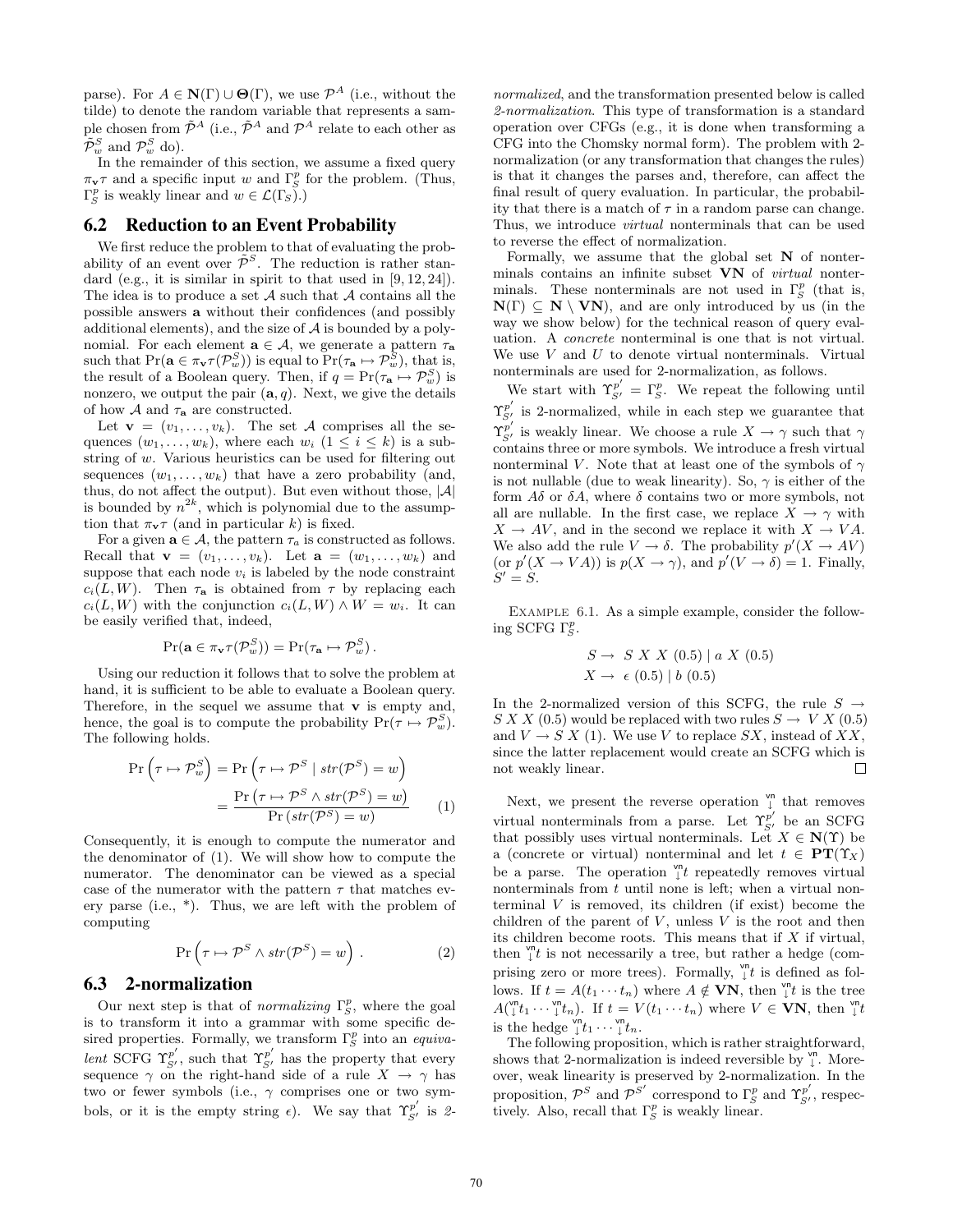PROPOSITION 6.2. Suppose that 2-normalizing  $\Gamma_S^p$  results in  $\Upsilon_{S'}^{p'}$ . Then  $\Upsilon_{S'}^{p'}$  is 2-normalized and weakly linear. Moreover,  $Pr(\mathcal{P}^S = t) = Pr(\mathcal{P}^S = t)$  for all  $t \in \mathbf{PT}$ ; hence,  $\Pr(\tau \mapsto \mathcal{P}^S \wedge str(\mathcal{P}^S) = w) = \Pr(\tau \mapsto {}^{\mathsf{vn}}_{\perp} \mathcal{P}^{S'} \wedge str(\mathcal{P}^{S'}) = w).$ 

Thus, in the sequel, we assume that  $\Gamma_S^p$  is already 2normalized (in addition to being weakly linear). In particular,  $\Gamma_S^p$  may include virtual nonterminals. Hence, due to Proposition 6.2, instead of computing Equation (2), we need to compute the following probability.

$$
\Pr\left(\tau \mapsto \mathbb{I}^{\mathsf{vn}} \mathcal{P}^S \land str(\mathcal{P}^S) = w\right)
$$
 (3)

REMARK 6.3. Virtual nonterminals are of an independent interest, since they allow the user to introduce nonterminals that are not semantically meaningful, and should be ignored during query evaluation. Our results immediately generalize to accommodate the existence of such nonterminals in the original  $\Gamma$ . For example, in the SCFG  $\Gamma_S^p$  of Figure 1, if AUS was defined as a virtual terminal, then from the standpoint of query processing, it would be as if parses have all AU nodes directly below BK (which is the fashion in which such data would naturally be modeled in XML).  $\Box$ 

#### 6.4 Computed Probabilities

Our approach is to compute, by dynamic programming, probabilities for a set of events. In the end, Equation (3) will be easily obtained from the computed probabilities. In this section, we describe this set of events.

We assume that the length of w is n. We denote by  $w_{[s,e)}$ , where  $e \geq s$ , the substring of w that starts at the sth symbol and ends with the  $(e - 1)$ st symbol. In particular,  $w_{[s,s)}$  is the empty string  $\epsilon$ .

Consider the pattern  $\tau$ . We use  $Sub(\tau)$  to denote the set of sub-patterns of  $\tau$ , that is,  $Sub(\tau) = {\tau_{\Delta}^v \mid v \in V(\tau)}$ . For example, Figure 2 shows a pattern  $\tau$  and its proper subpatterns  $\tau_a$ ,  $\tau_b$ ,  $\tau_c$ ,  $\tau_{a'}$ ,  $\tau_{b'}$ , and  $\tau_d$ ; thus,  $Sub(\tau)$  is the set  $\{\tau, \tau_a, \tau_b, \tau_c, \tau_{a'}, \tau_{b'}, \tau_d\}.$  Given a subset  $\mathcal{Q} \subseteq Sub(\tau)$ , we will use  $\overline{Q}$  to denote the set  $Sub(\tau) \setminus Q$ .

We straightforwardly extend the notion of a match of a pattern  $\tau$  in a parse t to a match of  $\tau$  in a hedge  $h = t_1, \ldots, t_k$ of parses, as follows. A match of  $\tau$  in h is a match of  $\tau$  in  $t_i$  for some  $1 \leq i \leq k$ . Thus,  $\tau \mapsto h$  means that there exists some  $i$   $(1 \leq i \leq k)$  such that  $\tau \mapsto t_i$ .

Consider a symbol A, a parse t, a set  $\mathcal{Q} \subseteq Sub(\tau)$ , and two integers s and e such that  $e \geq s$ . We write  $t \Vdash_{s,e} \mathcal{Q}$  if all of the following three conditions hold: (1)  $str(t)$  is  $w_{[s,e)}$ , (2) for all  $\tau' \in \mathcal{Q}$ , there is a match of  $\tau'$  in  $\int_{1}^{\infty} t$ , and (3) for all  $\tau' \in \overline{Q}$ , there is no match of  $\tau'$  in  $\int_{l}^{\infty}$ . The algorithm computes  $Pr(\mathcal{P}^A \Vdash_{i,j} \mathcal{Q})$  for all symbols  $A \in \mathbf{N}(\Gamma) \cup \Theta(\Gamma)$ , subsets Q of  $Sub(\tau)$ , and integers s and e such that  $1 \leq s \leq$  $e \leq n + 1$ .

Recall that our goal is to compute the probability of (3). If every  $Pr(\mathcal{P}^A \Vdash_{s,e} \mathcal{Q})$  is computed, this can be done by to the following equality.

$$
\Pr\left(\tau \mapsto \mathbb{I}^n \mathcal{P}^S \land str(\mathcal{P}^S) = w\right) = \\ \sum_{\{\mathcal{Q} \subseteq Sub(\tau) | \tau \in \mathcal{Q}\}} \Pr\left(\mathcal{P}^S \Vdash_{1, n+1} \mathcal{Q}\right)
$$

So, it remains to compute the probabilities  $Pr(\mathcal{P}^A \Vdash_{s,e} \mathcal{Q})$ . We show how this is done in the following sections.

# 6.5 Dynamic Program

Our approach employs the idea of the inside algorithm, which is an immediate adaptation of the CYK algorithm [7, 22,49] (that determines acceptance of a string by a CFG) to the computation of the probability of a string in an SCFG. The inside algorithm is applicable to SCFGs in Chomsky normal form, and applies dynamic programming. However, the inside algorithm is heavily based on the assumption that the grammar is null free. Thus, our approach significantly differs in many key aspects from the inside algorithm.

In more detail, we compute the probabilities  $Pr(\mathcal{P}^A \Vdash_{s,e}$ Q) by dynamic programming, such that if  $e' - s' < e − s$  (i.e.,  $w_{[s',e')}$  is shorter than  $w_{[s,e)}$ ), then each  $Pr(\mathcal{P}^{A'} | \vdash_{s',e'} \mathcal{Q}')$ is computed before any  $Pr(\mathcal{P}^A \Vdash_{s,e} \mathcal{Q})$ .

In the following sections, we fix s and e (where  $1 \leq s$ )  $e \leq n+1$ ). We show how to compute  $Pr(\mathcal{P}^A \Vdash_{s,e} \mathcal{Q})$  for all A and Q, assuming that every  $Pr(\mathcal{P}^{A'} \Vdash_{s',e'} \mathcal{Q}')$  has been computed for all  $e'$  and  $s'$  such that  $e' - s' < e - s$ . Note that this includes the first step where  $e = s$  (and no probabilities are pre-computed). Essentially, applying this step of the dynamic program (i.e., computing the probabilities  $Pr(\mathcal{P}^A \Vdash_{s,e} \mathcal{Q})$  from the previously computed probabilities) entails establishment of linear relationships among the probabilities  $Pr(\mathcal{P}^A \Vdash_{s,e} \mathcal{Q})$  for the different A and  $\mathcal{Q}$ (Section 6.6), and translation of these relationships into a non-singular system of linear equations (Section 6.7).

#### 6.6 Top-Down Linear Relationships

We use  $q_{A,\mathcal{Q}}^{s',e'}$  as a shorthand notation for  $Pr(\mathcal{P}^A \Vdash_{s',e'} \mathcal{Q})$ . Our goal is to compute  $q_{A,Q}^{s,e}$  for all A and Q. (Recall that we fixed s and e.) If A is a terminal symbol  $a$ , then the tree  $\mathcal{P}^A$  comprises only the symbol a (and, in particular, it is deterministic), and we can directly test whether  $\mathcal{P}^A \Vdash_{s,e} \mathcal{Q}$ (in which case,  $q_{A,Q}^{s,e} = 1$ ) or not (and then  $q_{A,Q}^{s,e} = 0$ ).

So, we need to compute  $q_{X,Q}^{s,e}$  for all nonterminals  $X \in$  $\mathbf{N}(\Gamma)$  and subsets Q of  $Sub(\tau)$ . Our approach is to reduce the computation of the  $q_{X,Q}^{s,e}$  to that of solving a system of linear equations. For that, we use the pre-computed probabilities. More particularly, we will show how to formulate  $q_{X,Q}^{s,e}$  as a linear combination other  $q_{X',Q'}^{s',e'}$ , such that X' belongs to  $\gamma$  for some rule  $(X \to \gamma) \in \Gamma$ . Recall that we have pre-computed probabilities  $q_{X',Q'}^{s',e'}$  for which  $e'-s' < e-s$ , thus such probabilities are "known."

Let X be a nonterminal of Γ. Then X appears on the left side of rules of  $R$  and, moreover,  $p$  defines a probability space over the rules of the form  $X \to \gamma$ . Recall that, in a parse, the relationship between a node labeled  $X$  and its children corresponds to one of the rules  $X \to \gamma$ ; that is, the children of the root form  $\gamma$  when their labels are concatenated. From the law of total probability, we have

$$
q_{X,\mathcal{Q}}^{s,e} = \sum_{(X\to\gamma)\in R} p(X\to\gamma) \times r_{X\to\gamma},\tag{4}
$$

where  $r_{X\to\gamma}$  is the probability that  $\mathcal{P}^X \Vdash_{s,e} \mathcal{Q}$  holds given that the children of the root of  $\mathcal{P}^{X}$  correspond to  $\gamma$ . Recall that  $\gamma$  comprises either zero, one or two symbols. Next, we show how to process each  $r_{X\to\gamma}$  in (4).

#### *6.6.1 Empty Rule*

The first case is where  $\gamma = \epsilon$ , (i.e., the empty string). In this case,  $\mathcal{P}^X$  is a deterministic hedge: if X is virtual,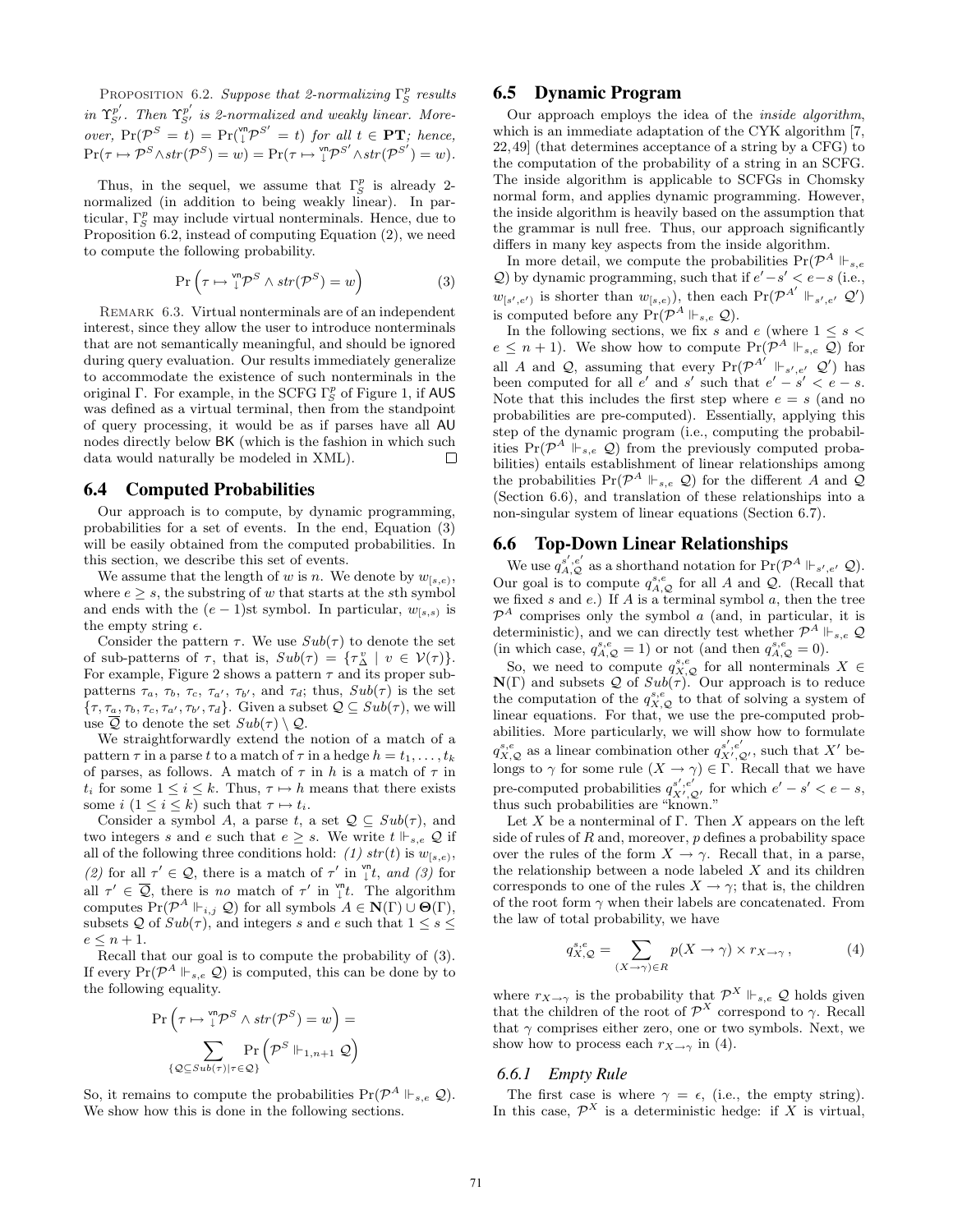

Figure 2: A pattern  $\tau$  and its proper sub-patterns; note that  $Sub(\tau) = {\tau, \tau_a, \tau_b, \tau_c, \tau_{a'}, \tau_{b'}, \tau_d}$ 

then  $\mathcal{P}^X$  is the empty hedge; otherwise, it is the tree X. Therefore,  $r_{X\to\gamma}$  is either 0 or 1, and we simply test which case it is.

#### *6.6.2 Virtual Nonterminal*

Now, we consider the case where  $X$  is a virtual nonterminal. Suppose first that  $\gamma = A$  (i.e.,  $\gamma$  comprises the single symbol A). It follows from the definition of a virtual nonterminal that in this case we have  $r_{X\to\gamma} = q_{A,\mathcal{Q}}^{s,e}$ . Thus, if A is a terminal, then  $q_{A,\mathcal{Q}}^{s,e}$  is either 0 or 1, and it is determined above. Otherwise, if A is a nonterminal, then  $r_{X\to\gamma} = q_{A,Q}^{s,e}$ .

Next, we suppose that  $\gamma = A_1 A_2$ . The root of  $\mathcal{P}^X$  has two children: the left parse is  $t_1 \in \mathbf{PT}(\Gamma_{A_1})$  and the right is  $t_2 \in$ **PT**( $\Gamma_{A_2}$ ). For  $\mathcal{P}^X \Vdash_{s,e} \mathcal{Q}$  to be satisfied, the conjunction of the following three conditions is necessary and sufficient.

- There exists some k such that  $str(t_1) = w_{[s,k)}$  and  $str(t_2) = w_{k,e}.$
- For all  $\tau' \in \mathcal{Q}$ , there is a match of  $\tau'$  in either  $t_1$  or  $t_2$ .
- For all  $\tau' \in \overline{Q}$ , there is a match of  $\tau'$  in neither  $t_1$  nor t2.

Thus,  $r_{X\to\gamma}$  is equal to

$$
\Pr\left(\bigvee_{k=s}^{e} \bigvee_{\mathcal{Q}_1\cup\mathcal{Q}_2=\mathcal{Q}} t_1 \Vdash_{s,k} \mathcal{Q}_1 \wedge t_2 \Vdash_{k,e} \mathcal{Q}_2\right).
$$

Now, different choices of k,  $\mathcal{Q}_1$  and  $\mathcal{Q}_2$  are disjoint events. Furthermore, the parses  $t_1$  and  $t_2$  are probabilistically independent, and they are distributed by the probability spaces  $\tilde{\mathcal{P}}^{A_1}$  and  $\tilde{\mathcal{P}}^{A_2}$ , respectively. Therefore, we conclude the following

$$
r_{X \to \gamma} = \sum_{k=s}^{e} \sum_{Q_1 \cup Q_2 = Q} q_{A_1, Q_1}^{s, k} \times q_{A_2, Q_2}^{k, e} \tag{5}
$$

Observe that almost all the probabilities in the right-hand side of Equation (5) are pre-computed. In fact, the only unknowns in the right-hand side of Equation (5) are  $q_{A_1,Q_1}^{s,e}$ (when  $k = e$ ) and  $q_{A_2, Q_2}^{s, e}$  (when  $k = s$ ).<sup>2</sup> If  $e = s$  (i.e.,  $w_{[s,e)} = \epsilon$ , then  $r_{X\to\gamma} = 0$ , since either  $A_1$  or  $A_2$  is not nullable.

#### *6.6.3 Concrete Nonterminal*

Suppose now that  $X$  is a concrete nonterminal. There are two cases in which  $\mathcal{P}^X \Vdash_{s,e} \mathcal{Q}$  is trivially false. First, there is some  $\tau' \in \mathcal{Q}$  of the form  $/c(\tau_1, \ldots, \tau_k)$ , and  $c(X, w_{[s,e)}) =$ **false**. Second, there is some single-node  $\tau' \in \overline{Q}$  of the form /c or //c, and  $c(X, w_{s,e})$  = **true**. Thus, in both cases, we have  $r_{X\to\gamma}=0$ .

We now suppose that the above conditions do not hold, and we introduce some notation. Let  $\mathcal{Q}'$  be a subset of Sub( $\tau$ ). We write  $Q \downarrow^{X} Q'$  if all of the following conditions hold:

- 1. If  $\tau' = /c(\tau_1 \cdots \tau_k) \in \mathcal{Q}$ , then  $\tau_l \in \mathcal{Q}'$  for all  $1 \leq l \leq k$ .
- 2. If  $\tau' = ||c(\tau_{q_1} \cdots \tau_{q_k}) \in \mathcal{Q}$ , then either  $(a) \tau' \in \mathcal{Q}'$ , or (b)  $c(X, w_{[s,e)}) =$  **true**, and  $\tau_l \in \mathcal{Q}'$  for all  $1 \leq l \leq k$ .
- 3. If  $\tau' = (c(\tau_1 \cdots \tau_k) \in \overline{Q}$  and  $c(X, w_{[s,e)}) =$  true, then there is some  $1 \leq l \leq k$  such that  $\tau_l \notin \mathcal{Q}'$ .
- 4. If  $\tau' = ||c(\tau_1 \cdots \tau_k) \in \overline{Q}$ , then  $\tau' \notin Q'$ ; if in addition,  $c(X, w_{[s,e)}) =$  true, then there is some  $1 \leq l \leq k$  such that  $\tau_l \notin \mathcal{Q}'$ .

Example 6.4. Consider again the patterns of Figure 2. Let  $\mathcal{Q} = {\tau_a, \tau_b}$ , and let  $X = A$ . Here, the node constraints are all of the form  $L = l$  and, in particular, they do not involve  $w_{[s,e)}$ . Let  $\mathcal{Q}'$  be such that  $\mathcal{Q}\downarrow^X\mathcal{Q}'$ . Note that there are different sets  $\mathcal{Q}'$  such that  $\mathcal{Q} \downarrow^X \mathcal{Q}'$ . However, the four conditions above imply that  $Q'$  must (or must not) contain certain patterns (or combinations thereof). Condition 1 is applicable only for  $\tau' = \tau_a$ , and it requires both  $\tau_b$  and  $\tau_c$ to be in  $Q'$ . Condition 2 is applicable only for  $\tau' = \tau_b$ , and it requires  $\mathcal{Q}'$  to include  $\tau_b$  (since X differs from B). Condition 3 is applicable only for  $\tau' = \tau$ , and it requires  $\mathcal{Q}'$ to exclude either  $\tau_a$  or  $\tau_{a'}$  (or both). Finally, Condition 4 is applicable only for  $\tau' = \tau'_a$ , and it requires  $\mathcal{Q}'$  to exclude  $\tau_{a'}$ and either  $\tau_{b'}$  or  $\tau_d$  (or both). One can verify that  $Q'$  can be, for example,  $\{\tau_b, \tau_c, \tau_{b'}\}$  or  $\{\tau, \tau_b, \tau_c, \tau_d\}.$  $\Box$ 

We now observe the following. Suppose that the root of  $\mathcal{P}^X$  has a single child v labeled X'. Then  $\mathcal{P}^X \Vdash_{s,e} \mathcal{Q}$  holds if and only if  $t' \Vdash_{s,e} \mathcal{Q}'$  holds for the subtree  $t'$  of  $\mathcal{P}^X$  that is rooted at the child v and for some  $\mathcal{Q}'$  such that  $\mathcal{Q} \downarrow^X \mathcal{Q}'$ . Therefore, for the case where  $\gamma = A$  we get that

$$
r_{X \to \gamma} = \sum_{\mathcal{Q} \mid X \mathcal{Q}'} q_{A, \mathcal{Q}'}^{s, e} . \tag{6}
$$

Now suppose that  $\gamma = A_1 A_2$ . Then, the root of  $\mathcal{P}^X$  has two children labeled with  $A_1$  and  $A_2$ , and these children are the roots of two subtrees  $t_1$  and  $t_2$ , respectively. In this case,  $\mathcal{P}^{X} \Vdash_{s,e} \mathcal{Q}$  holds if and only if both  $t_1 \Vdash_{s,k} \mathcal{Q}_1$  and  $t_2 \Vdash_{k,e} \mathcal{Q}_2$  hold for some k such that  $s \leq k \leq e$ , and some  $\mathcal{Q}_1$  and  $\mathcal{Q}_2$  that satisfy  $\mathcal{Q} \downarrow^X (\mathcal{Q}_1 \cup \mathcal{Q}_2)$ . Then we get:

$$
r_{X \to \gamma} = \sum_{k=s}^{e} \sum_{\mathcal{Q} \downarrow X(\mathcal{Q}_1 \cup \mathcal{Q}_2)} q_{A_1, \mathcal{Q}_1}^{s,k} \times q_{A_2, \mathcal{Q}_2}^{k,e} \tag{7}
$$

As in the case where X is virtual and  $\gamma = A_1 A_2$ , the only unknowns in (7) are  $q_{A_1,Q_1}^{s,e}$  and  $q_{A_2,Q_2}^{s,e}$ .

<sup>&</sup>lt;sup>2</sup>At least one of these values is multiplied by 0, since at most one of  $A_1$  and  $A_2$  is nullable, and thus, either  $q_{A_1,Q_1}^{s,s} = 0$  or  $q_{A_2,\mathcal{Q}_2}^{e,e} = 0.$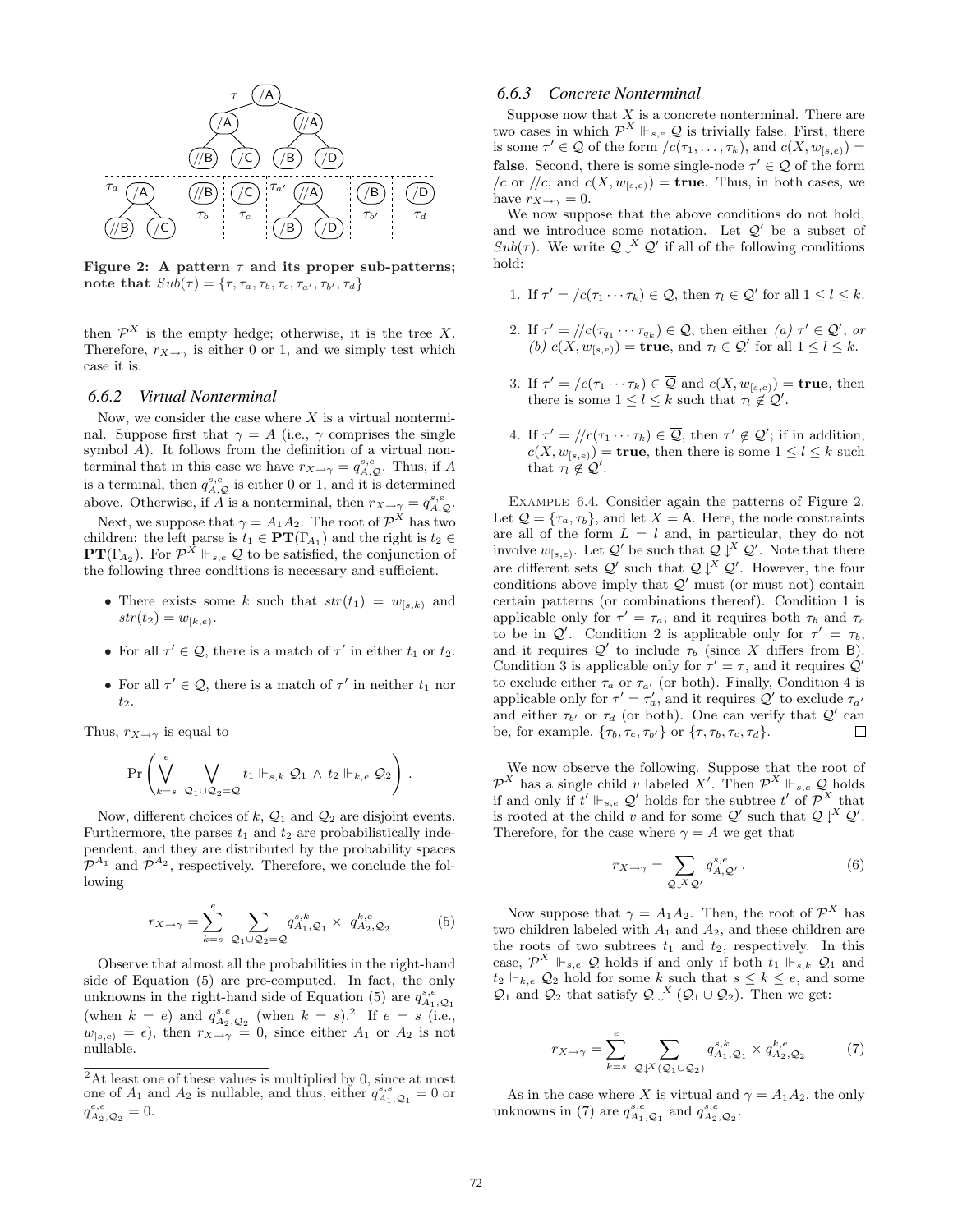# 6.7 Finding the Probabilities

In the previous section, we established a set of linear equations over the values  $q_{X,Q}^{s,e}$ . The reader can easily verify that the equations defining  $q_{X,Q}^{s,e}$  (Equations (4)–(7)), are indeed linear. This is correct, since each product  $q_{A_1,Q_1}^{s,k} \times q_{A_2,Q_2}^{k,e}$  has at least one component whose value is known (since either  $k - s < e - s$ ,  $e - k < e - s$ , or  $e = k = s$  and then one of  $q_{A_1,Q_1}^{s,e}$  and  $q_{A_2,Q_2}^{s,e}$  is zero since  $\Gamma_S^p$  is weakly linear).

In order to derive the unknown values  $q_{X,Q}^{s,e}$ , we must solve the linear equations from the previous section. To this end, we represent the unknown  $q_{X,Q}^{s,\tilde{e}}$  by the variable  $x_{X,Q}$ . The vector **x** comprises the variables  $x_{X,Q}$  for all  $X \in N(\Gamma)$  and  $\mathcal{Q} \subseteq Sub(\tau)$  (we assume some translation from a pair  $(A, \mathcal{Q})$ ) to an integer index). Now, by replacing each unknown  $q_{X,Q}^{s,e}$ with  $x_{X,Q}$ , we derive a system of linear equations over **x**.

Let  $m = |\mathbf{N}(\Gamma)| \times 2^{|Sub(\tau)|}$ . We view **x** as an *m*-vector (that is, a column vector of dimension  $m$ ). For all nonterminals  $X \in \mathbb{N}(\Gamma)$  and sets  $\mathcal{Q} \subseteq Sub(\tau)$ , we have an equation of the form

$$
x_{X,Q} = (\mathbf{m}_{X,Q})^{\mathsf{T}} \mathbf{x} + d_{X,Q}
$$

where  $\mathbf{m}_{X,Q}$  is an *m*-vector and  $d_{X,Q}$  is a (nonnegative) number. Let  $M'$  be the  $m \times m$  matrix that comprises all the row m-vectors  $(\mathbf{m}_{X,\mathcal{Q}})^T$ , and let **d** be the m-vector that comprises all the  $d_{X,Q}$ . Finally, let  $\mathbf{q}^{s,e}$  be the *m*-vector that comprises all the  $q_{X,Q}^{s,e}$ .

Our goal is to find the vector  $\mathbf{q}^{s,e}$ . From the construction of **M'** it follows that  $\mathbf{q}^{s,e}$  is a solution for  $\mathbf{x} = \mathbf{M}'\mathbf{x} + \mathbf{d}$ ; that is,  $\mathbf{q}^{s,e} = \mathbf{M}'\mathbf{q}^{s,e} + \mathbf{d}$ . The problem is that there can be (infinitely) many (nonnegative) solutions  $\mathbf{q}'$ , where  $\mathbf{q}^{s,e}$ is just one of them. So next, we will show how to transform  $\mathbf{M}'$  into a new  $m \times m$  matrix **M**, so that  $\mathbf{q}^{s,e}$  is the single solution for  $\mathbf{x} = \mathbf{M}\mathbf{x} + \mathbf{d}$ .

We start with detecting the zero elements of  $q^{x,e}$  (that is, X and Q such that  $Pr(\overline{\mathcal{P}}^X \Vdash_{s,e} \mathcal{Q}) = 0$ . We can efficiently do so in linear time in  $|\Gamma|$  and  $2^{|SubQ|}$  by a computation that is similar to that of the closure of database attributes under functional dependencies [2]. Now, we obtain the matrix  $M$  from  $M'$  by zeroing out every column and every row of M' that corresponds to a zero element  $q_{X,Q}^{s,e}$ . The following lemma shows that M is, indeed, the matrix we need. Note that  $I_m$  is the  $m \times m$  identity matrix. The proof, which uses recent results of [15], is based on showing that  $q^{s,e}$  is a least fixed point of the operator  $\mathbf{M}'\mathbf{x} + \mathbf{d} : \mathbb{R}^m \to \mathbb{R}^m$ .

LEMMA 6.5.  $\mathbf{M} - \mathbf{I}_m$  is non-singular. Moreover,  $\mathbf{q}^{s,e}$  is the unique solution for  $(M - I_m)x = -d$ .

As a consequence of Lemma 6.5, we can now complete the computation of  $q^{s,e}$  (and, hence, the whole algorithm) by means of inverting an  $m \times m$  matrix (which can be done in  $O(m^{2.376})$  time [11]). Next section, we discuss the efficiency of the algorithm.

#### 6.8 Efficiency

It is fairly obvious from the description of the algorithm (in the previous sections) that its running time is polynomial if one simplistically assumes that each arithmetic operation has a fixed cost (e.g., as in the *rational Blum-Shub-Smale* computational model [3]). However, we need to show that the algorithm is efficient in a realistic model, that is, under *bit complexity*. To this end, it is sufficient to prove that the intermediate numbers do not explode in representation, that is, the number of bits used for representing each of the intermediate probabilities is upper bounded by a polynomial. This is shown in the next lemma. The proof of this lemma is by analyzing every generated linear system  $(M-I<sub>m</sub>)**x** = -**d**$ , mainly based on applications of Cramer's rule.

Lemma 6.6. The number of bits required for representing each of the computed numbers  $q_{A,Q}^{s,e}$  is polynomial in w and  $\Gamma_S^p$ , and exponential in  $\tau$ .

This completes the proof of Theorem 5.7.

# 7. CONCLUSIONS

We formalized the concept of query evaluation over a probabilistic parse of a string, and focused on representation of probabilistic parses by means of SCFGs. We discussed the computational limitations of query evaluation, and we presented an efficient algorithm for evaluating tree-pattern queries (with projection) in the fairly general class of weakly linear SCFGs.

Although beyond the scope of this paper, our algorithm can be extended to richer queries that include negation and disjunction (in addition to conjunction), in the spirit of the queries of [8]. Moreover, it is possible to show that for acyclic SCFGs, query evaluation can be done within  $k$ -bit precision (i.e., the probabilities are approximated by a  $2^{-k}$  additive factor) while the running time is polynomial in the input and in k (despite the fact that the exact result of a query would require an exponential number of bits to represent). An important direction for future work is the evaluation of queries under models of (stochastic) parsing that are different from SCFGs.

#### Acknowledgments

We thank the reviewers of this paper in ICDT 2010 for helpful comments and suggestions. We also thank Kenneth L. Clarkson and Dan Suciu for fruitful discussions.

The research of Sara Cohen is partially supported by the Israel Science Foundation (Grant 143/09) and the Israeli Ministry of Science and Technology (Grant 3-6472).

# 8. REFERENCES

- [1] S. P. Abney, D. A. McAllester, and F. Pereira. Relating probabilistic grammars and automata. In ACL, 1999.
- [2] C. Beeri and P. A. Bernstein. Computational problems related to the design of normal form relational schemas. ACM Trans. Database Syst., 4(1):30–59, 1979.
- [3] L. Blum, M.Shub, , and S. Smale. On a theory of computation and complexity over the real numbers: NP completeness, recursive functions, and universal machines. Bull. A.M.S., 21:1–46, 1989.
- [4] T. Booth and R. Thompson. Applying probability measures to abstract languages. IEEE Trans. Computers, C-22(5):442–450, 1973.
- [5] N. Bruno, N. Koudas, and D. Srivastava. Holistic twig joins: optimal XML pattern matching. In SIGMOD, pages 310–321. ACM, 2002.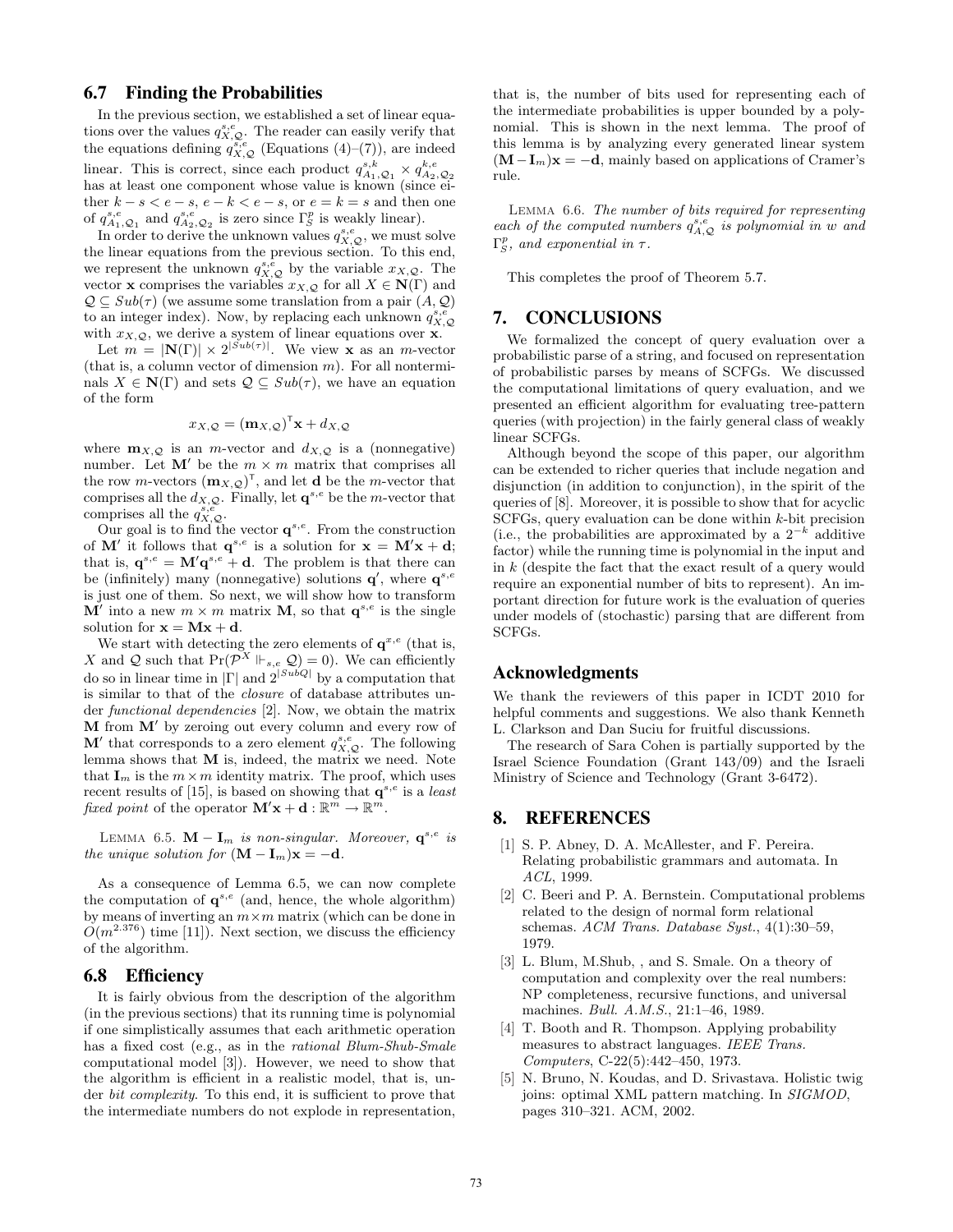- [6] Z. Chi. Statistical properties of probabilistic context-free grammars. Computational Linguistics, 25(1):131–160, 1999.
- [7] J. Cocke and J. I. Schwartz. Programming languages and their compilers. Technical report, Courant Institute of Mathematical Sciences, New York University, 1970.
- [8] S. Cohen, Y. Kanza, Y. A. Kogan, Y. Sagiv, W. Nutt, and A. Serebrenik. Equix - a search and query language for xml. JASIST, 53(6):454–466, 2002.
- [9] S. Cohen, B. Kimelfeld, and Y. Sagiv. Incorporating constraints in probabilistic XML. In PODS, pages 109–118, 2008.
- [10] M. Collins and S. Miller. Semantic tagging using a probabilistic context free grammar. In Processings of the Sixth Workshop on Very Large Corpora, pages 38–48, 1997.
- [11] D. Coppersmith and S. Winograd. Matrix multiplication via arithmetic progressions. J. Symb. Comput., 9(3):251–280, 1990.
- [12] N. N. Dalvi and D. Suciu. Efficient query evaluation on probabilistic databases. In VLDB, pages 864–875, 2004.
- [13] N. N. Dalvi and D. Suciu. The dichotomy of conjunctive queries on probabilistic structures. In PODS, pages 293–302, 2007.
- [14] R. Dowell and S. Eddy. Evaluation of several lightweight stochastic context-free grammars for rna secondary structure prediction. BMC Bioinformatics, 5(71), 2004.
- [15] K. Etessami and M. Yannakakis. Recursive markov chains, stochastic grammars, and monotone systems of nonlinear equations. J. ACM, 56(1), 2009.
- [16] R. Feldman, B. Rosenfeld, and M. Fresko. Teg-a hybrid approach to information extraction. Knowl. Inf. Syst., 9(1):1–18, 2006.
- [17] T. W. Hong and K. L. Clark. Using grammatical inference to automate information extraction from the web. In 5th European Conference on Principles of Data Mining and Knowledge Discovery (PKDD), pages 216–227, 2001.
- [18] E. Hung, L. Getoor, and V. S. Subrahmanian. PXML: A probabilistic semistructured data model and algebra. In ICDE, pages 467–478, 2003.
- [19] V. M. Jiménez and A. Marzal. Computation of the n best parse trees for weighted and stochastic context-free grammars. In SSPR/SPR, pages 183–192, 2000.
- [20] D. S. Johnson, C. H. Papadimitriou, and M. Yannakakis. On generating all maximal independent sets. Inf. Process. Lett., 27(3):119–123, 1988.
- [21] D. Jurafsky, C. Wooters, J. Segal, A. Stolcke, E. Fosler, G. Tajchman, and N. Morgan. Using a stochastic context-free grammar as a language model for speech recognition. In IEEE International conference on acoustics speech and signal processing (ICASSP), 1995.
- [22] T. Kasami. An efficient recognition and syntax analysis algorithm for context free languages. Technical Report AFCRL-65-758, Air Force

Cambridge Research Laboratory, Bedford, MA, 1965.

- [23] B. Kimelfeld, Y. Kosharovsky, and Y. Sagiv. Query efficiency in probabilistic XML models. In SIGMOD Conference, pages 701–714, 2008.
- [24] B. Kimelfeld and Y. Sagiv. Matching twigs in probabilistic XML. In VLDB, pages 27–38, 2007.
- [25] D. Klein and C. D. Manning. A\* parsing: Fast exact viterbi parse selection. In HLT-NAACL, 2003.
- [26] D. Klein and C. D. Manning. Accurate unlexicalized parsing. In ACL, pages 423–430, 2003.
- [27] B. Knudsen and J. Hein. Pfold: Rna secondary structure prediction using stochastic context-free grammars. Nucleic Acids Research, 31(13):3423–3428, 2003.
- [28] C. Koch. Approximating predicates and expressive queries on probabilistic databases. In PODS, pages 99–108. ACM, 2008.
- [29] J. Li and A. Deshpande. Consensus answers for queries over probabilistic databases. In PODS, pages 259–268. ACM, 2009.
- [30] C. Manning and H. Schütze. Foundations of Statistical Natural Language Processing. MIT Press, 1999.
- [31] T. Matsuzaki, Y. Miyao, and J. Tsujii. Probabilistic CFG with latent annotations. In ACL, 2005.
- [32] D. Moore and I. Essa. Recognizing multitasked activities using stochastic context-free grammar. In In Proceedings of AAAI Conference, 2001.
- [33] D. J. Moore and I. A. Essa. Recognizing multitasked activities from video using stochastic context-free grammar. In AAAI/IAAI, pages 770–776, 2002.
- [34] F. Neven. Automata, logic, and xml. In CSL, volume 2471 of Lecture Notes in Computer Science, pages 2–26. Springer, 2002.
- [35] H. Ney. Dynamic programming parsing for context-free grammars in continuous speech recognition. IEEE Transactions on Signal Processing, 39(2):336–340, 1991.
- [36] A. Nierman and H. V. Jagadish. ProTDB: Probabilistic data in XML. In VLDB, pages 646–657, 2002.
- [37] A. Pauls and D. Klein. K-best a\* parsing. In ACL, 2009.
- [38] S. Petrov, L. Barrett, R. Thibaux, and D. Klein. Learning accurate, compact, and interpretable tree annotation. In ACL, 2006.
- [39] D. Prescher. Inducing head-driven PCFGs with latent heads: Refining a tree-bank grammar for parsing. In ECML, pages 292–304, 2005.
- [40] D. V. Pynadath and M. P. Wellman. Generalized queries on probabilistic context-free grammars. IEEE Trans. Pattern Anal. Mach. Intell., 20(1):65–77, 1998.
- [41] Y. Sakakibara, M. Brown, R. Hughey, I. Mian, K. Sjölander, R. Underwood, and D. Haussler. Stochastic context-free grammers for trna modeling. Nucleic Acids Research, 22(23):5112–5120, Nov. 1994.
- [42] P. Senellart and S. Abiteboul. On the complexity of managing probabilistic XML data. In PODS, pages 283–292, 2007.
- [43] I. Stewart. Galois Theory. Chapman & Hall, 2 edition, 1989.
- [44] A. Stolcke. An efficient probabilistic context-free